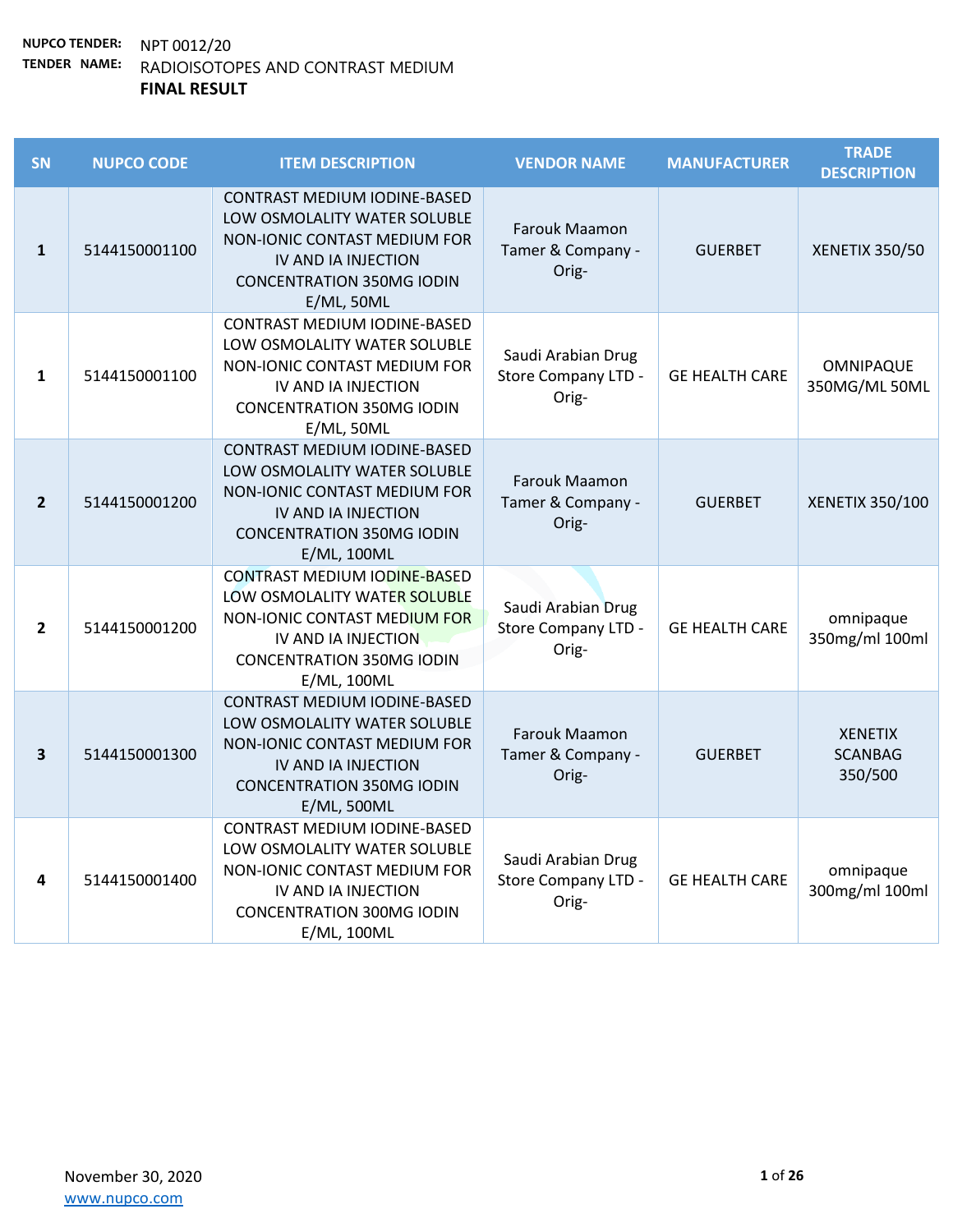| SN                      | <b>NUPCO CODE</b> | <b>ITEM DESCRIPTION</b>                                                                                                                                                                                                                                                                                               | <b>VENDOR NAME</b>                          | <b>MANUFACTURER</b> | <b>TRADE</b><br><b>DESCRIPTION</b>          |
|-------------------------|-------------------|-----------------------------------------------------------------------------------------------------------------------------------------------------------------------------------------------------------------------------------------------------------------------------------------------------------------------|---------------------------------------------|---------------------|---------------------------------------------|
| 5                       | 5144150001500     | <b>CONTRAST MEDIUM IODINE-BASED</b><br>LOW OSMOLALITY WATER SOLUBLE<br>NON-IONIC CONTAST MEDIUM FOR<br>IV AND IA INJECTION<br><b>CONCENTRATION 300MG IODIN</b><br>E/ML, 500ML                                                                                                                                         | Farouk Maamon<br>Tamer & Company -<br>Orig- | <b>GUERBET</b>      | <b>XENETIX</b><br><b>SCANBAG</b><br>300/500 |
| 6                       | 5144150001600     | CONTRAST MEDIUM IODINE-BASED<br><b>ISOOSMOLAR WATER SOLUBLE</b><br>NON-IONIC CONTAST MEDIUM FOR<br>IV AND IA INJECTION<br><b>CONCENTRATION 270MG</b><br>IODINE/ML, 50ML                                                                                                                                               | CANCELLED                                   |                     |                                             |
| $\overline{\mathbf{z}}$ | 5144150001700     | <b>CONTRAST MEDIUM BARIUM -</b><br><b>BASED HIGH DENSITY BARIUM</b><br>SULFATE POWDER FOR SUSPENSION<br>FOR DOUBLE CONTRAST<br><b>ESOPHAGUS STOMACH AND</b><br><b>DUODENUM U NDER</b><br>FLUOROSCOPIC EXAMINATION .320-<br>340 G HIGH DENSITY 98%W/W<br><b>WITHOUT FLAVORED ANTI-</b><br>FOAMING AND SUSPENDING AGENT | CANCELLED                                   |                     |                                             |
| 8                       | 5144150001800     | <b>CONTRAST MEDIUM BARIUM -</b><br><b>BASED HIGH DENSITY BARIUM</b><br>SULFATE POWDER FOR SUSPENSION<br>FOR DOUBLE CONTRAST<br><b>ESOPHAGUS STOMACH AND</b><br>DUODENUM U NDER<br>FLUOROSCOPIC EXAMINATION .320-<br>340 G HIGH DENSITY 98%W/W<br>WITH FLAVORED ANTI-FOAMING<br>AND SUSPENDING AGENT                   | CANCELLED                                   |                     |                                             |
| 9                       | 5144150001900     | <b>CONTRAST MEDIUM IODINE-BASED</b><br><b>WATER SOLUBLE CONTRAST</b><br>MEDIUM WITHOUT FLAVORING FOR<br>G.I.T EXAMINATION 300MG I/ML<br>AND CT SCAN (ORAL AND RECTAL)<br>100ML/BOTTLE                                                                                                                                 | CANCELLED                                   |                     |                                             |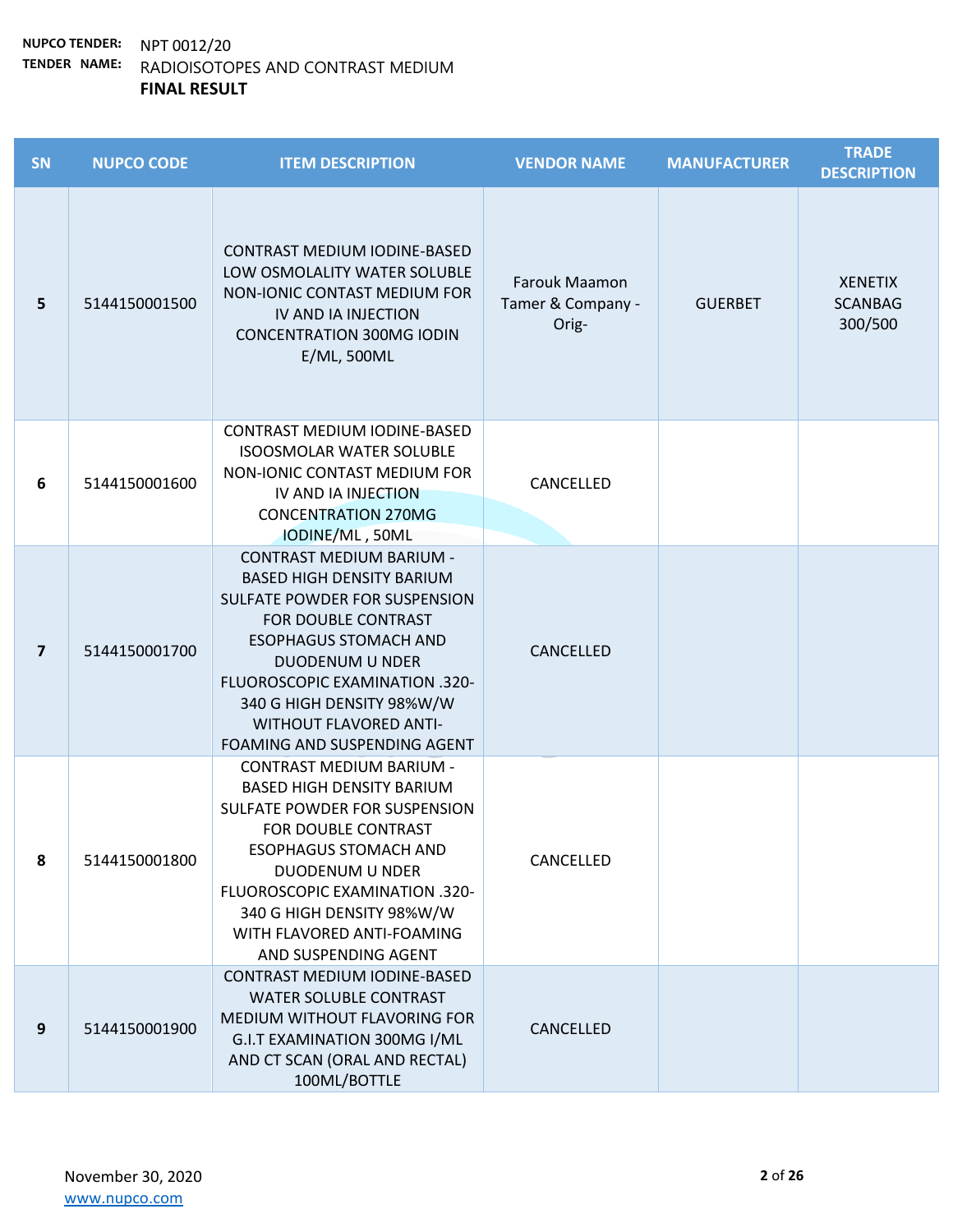| SN | <b>NUPCO CODE</b> | <b>ITEM DESCRIPTION</b>                                                                                                                                                             | <b>VENDOR NAME</b>                                           | <b>MANUFACTURER</b>   | <b>TRADE</b><br><b>DESCRIPTION</b> |
|----|-------------------|-------------------------------------------------------------------------------------------------------------------------------------------------------------------------------------|--------------------------------------------------------------|-----------------------|------------------------------------|
| 10 | 5144150002000     | MRI CONTRAST MEDIUM<br>MACROCYCLIC IONIC GADOLINIUM-<br><b>BASED WATER SOLUBLE CONTRAST</b><br><b>MEDIUM FOR</b><br><b>INJECTIONCONCENTRATION</b><br>0.5MMOL/ML, 10ML/VIA LS        | Farouk Maamon<br>Tamer & Company -<br>Orig-                  | <b>GUERBET</b>        | DOTAREM 10ML                       |
| 10 | 5144150002000     | MRI CONTRAST MEDIUM<br>MACROCYCLIC IONIC GADOLINIUM-<br><b>BASED WATER SOLUBLE CONTRAST</b><br><b>MEDIUM FOR</b><br>INJECTIONCONCENTRATION<br>0.5MMOL/ML, 10ML/VIA LS               | Saudi Arabian Drug<br><b>Store Company LTD -</b><br>Orig-    | <b>GE HEALTH CARE</b> | clariscan<br>0.5mmol/ml<br>10ml    |
| 11 | 5144150002100     | <b>MRI CONTRAST MEDIUM</b><br>MACROCYCLIC IONIC GADOLINIUM-<br><b>BASED WATER SOLUBLE CONTRAST</b><br><b>MEDIUM FOR</b><br><b>INJECTIONCONCENTRATION</b><br>0.5MMOL/ML, 20ML/VIA LS | <b>Farouk Maamon</b><br>Tamer & Company -<br>Orig-           | <b>GUERBET</b>        | DOTAREM 20ML                       |
| 11 | 5144150002100     | MRI CONTRAST MEDIUM<br>MACROCYCLIC IONIC GADOLINIUM-<br><b>BASED WATER SOLUBLE CONTRAST</b><br><b>MEDIUM FOR</b><br><b>INJECTIONCONCENTRATION</b><br>0.5MMOL/ML, 20ML/VIA LS        | Saudi Arabian Drug<br><b>Store Company LTD -</b><br>Orig-    | <b>GE HEALTH CARE</b> | clariscan<br>0.5mmol/ml<br>20ml    |
| 12 | 5144150002200     | <b>CONTRAST MEDIUM OIL BASED</b><br>IODINATED (ETHYL ESTERS OF<br><b>IODIZED FATTY ACIDS OF POPPY</b><br>SEED OIL 10 ML 4.8G AMPOULE                                                | Farouk Maamon<br>Tamer & Company -<br>Orig-                  | <b>GUERBET</b>        | <b>LIPIODOL</b>                    |
| 13 | 4220400000300     | CART LEAD SHIELDED FOR PET FOR<br><b>DOSE TRANSPORT</b>                                                                                                                             | International<br><b>Radiation Technology</b><br>- IRT -Orig- | <b>LEMER PAX</b>      | <b>MANUBOX</b>                     |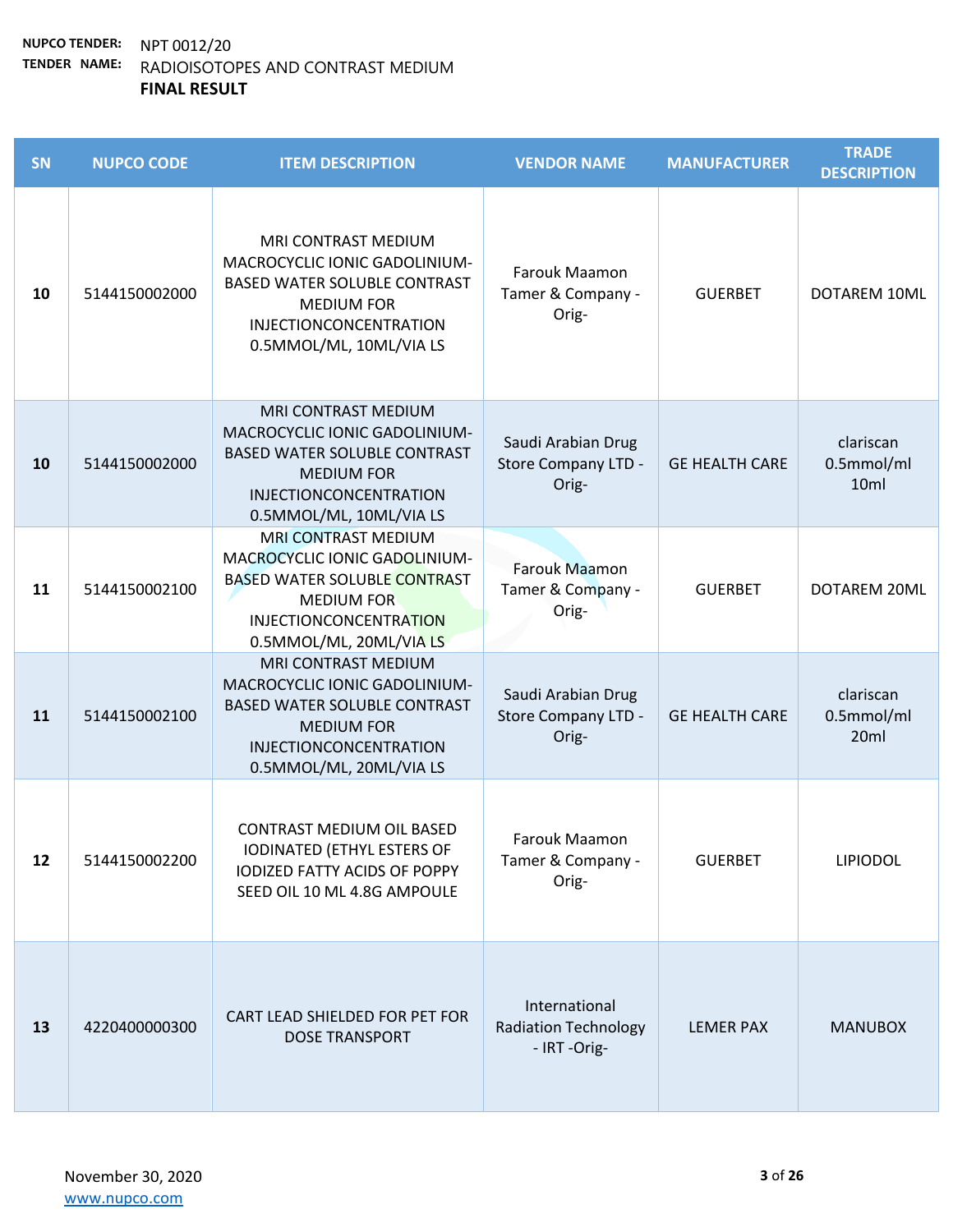| SN | <b>NUPCO CODE</b> | <b>ITEM DESCRIPTION</b>                                                                                                                                                                                     | <b>VENDOR NAME</b>                                            | <b>MANUFACTURER</b>                                                 | <b>TRADE</b><br><b>DESCRIPTION</b>                   |
|----|-------------------|-------------------------------------------------------------------------------------------------------------------------------------------------------------------------------------------------------------|---------------------------------------------------------------|---------------------------------------------------------------------|------------------------------------------------------|
| 14 | 5144150002300     | ULTRA SOUND CONTRAST MEDIUM<br><b>INJECTABLE SUSPENSION FOR</b><br><b>INTRAVENOUS USE AND</b><br><b>INTRAVESICAL USE</b><br>(ULTRASONOGRAPHY OF THE LIVER<br>AND URINARY TRAACT FOR ADULT<br>AND PEDIATRIC) | No Quotation                                                  |                                                                     |                                                      |
| 15 | 4220260209400     | 177 LU-DOTATATE 200 MCI (FOR<br>NEUROENDOCRINE TUMOR<br>THERAPY) (CALIBRATION SHOULD<br>BE SPECIFIED ACCORDING TO THE<br>DELIVERY DAY) AT LEAST 1 DAY<br><b>LATER</b>                                       | AL-TAKASSUSI<br><b>GENERAL LIMITED Co.</b><br>Br-Orig-        | <b>KING FAISAL</b><br><b>SPECIALIST</b><br><b>HOSPITAL &amp; RC</b> | Lu-177 DOTATE<br>200mci (for<br>neuroendcrine        |
| 16 | 4220260209500     | 177 LU-200 MCI CARRIER FREE (FOR<br>TUMOR THERAPY) (CALIBRATION<br>SHOULD BE SPECIFIED ACCORDING<br>TO THE DELIVERY DAY) AT LEAST 1<br><b>DAY LATER</b>                                                     | AL-TAKASSUSI<br><b>GENERAL LIMITED Co.</b><br>Br-Orig-        | <b>CMR EUROPE</b>                                                   | Lu-177 200mci<br>Carrier free (for<br>tumor t        |
| 17 | 4220260209600     | 177 LU-400 MCI CARRIER FREE (FOR<br>TUMOR THERAPY) (CALIBRATION<br>SHOULD BE SPECIFIED ACCORDING<br>TO THE DELIVERY DAY) AT LEAST 1<br><b>DAY LATER</b>                                                     | AL-TAKASSUSI<br><b>GENERAL LIMITED Co.</b><br>Br-Orig-        | <b>CMR EUROPE</b>                                                   | Lu-177 400mci<br>Carrier free (for<br>tumor t        |
| 18 | 4220260209700     | 177 LU-200 MCI CARRIER ADDED<br>(FOR TUMOR THERAPY)<br>(CALIBRATION SHOULD BE<br>SPECIFIED ACCORDING TO THE<br>DELIVERY DAY) AT LEAST 1 DAY LATE<br>R                                                       | <b>AL-TAKASSUSI</b><br><b>GENERAL LIMITED Co.</b><br>Br-Orig- | <b>CMR EUROPE</b>                                                   | Lu-177 200mci<br>Carrier Added (<br>for tumor        |
| 19 | 4220260209800     | 177 LU-400 MCI CARRIER ADDED<br>(FOR TUMOR THERAPY)<br>(CALIBRATION SHOULD BE<br>SPECIFIED ACCORDING TO THE<br>DELIVERY DAY) AT LEAST 1 DAY LATE<br>R.                                                      | <b>AL-TAKASSUSI</b><br><b>GENERAL LIMITED Co.</b><br>Br-Orig- | <b>CMR EUROPE</b>                                                   | Lu-177 400mci<br>Carrier Added (<br>for tumor        |
| 20 | 4220260209900     | DOTATOC PEPTIDE (FOR LABELING)<br>100 MICRO GRAM/VIAL                                                                                                                                                       | AL-TAKASSUSI<br><b>GENERAL LIMITED Co.</b><br>Br-Orig-        | <b>CMR EUROPE</b>                                                   | Dotatoc peptide (<br>for lableing) 100<br>mic        |
| 21 | 4220260210000     | DOTATATE PEPTIDE (FOR LABELING)<br>100 MICRO GRAM/VIAL                                                                                                                                                      | International<br><b>Radiation Technology</b><br>- IRT-Orig-   | ABX, ADVANCE<br><b>BIOCHEMICAL</b><br><b>COMPOUNDS</b>              | DOTA-TATE<br>acetate (GMP)                           |
| 22 | 4220260210100     | DOTATOC PEPTIDE WITH ASCORBIC<br>ACID (FOR LABELING) 100 MICRO<br>GRAM/VIAL                                                                                                                                 | AL-TAKASSUSI<br><b>GENERAL LIMITED Co.</b><br>Br-Orig-        | <b>CMR EUROPE</b>                                                   | <b>DOTATOC</b><br>PEPTIDE with<br>ascorbic acid (for |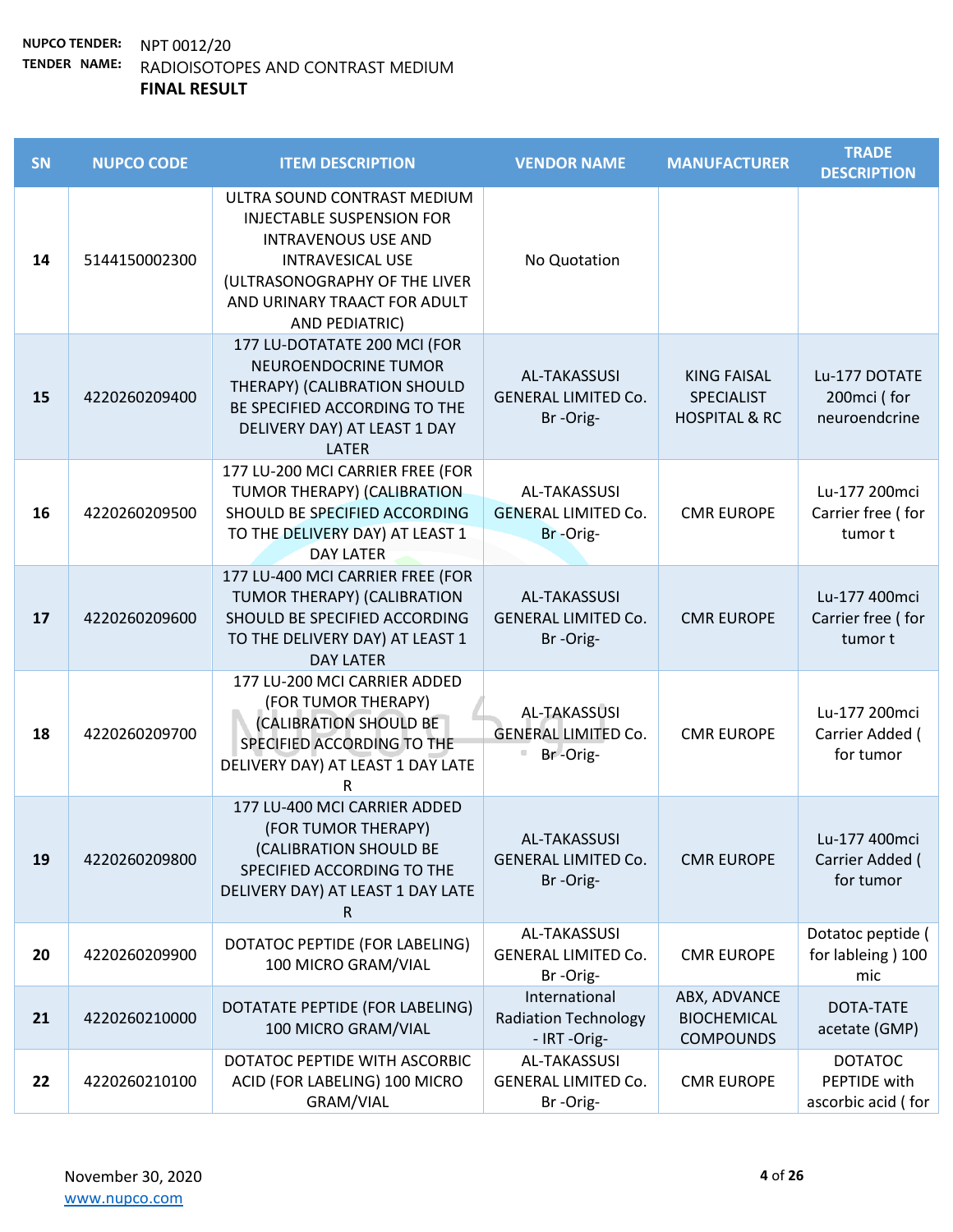| SN | <b>NUPCO CODE</b> | <b>ITEM DESCRIPTION</b>                                                                                                                                                                                              | <b>VENDOR NAME</b>                                     | <b>MANUFACTURER</b>                                                      | <b>TRADE</b><br><b>DESCRIPTION</b>                      |
|----|-------------------|----------------------------------------------------------------------------------------------------------------------------------------------------------------------------------------------------------------------|--------------------------------------------------------|--------------------------------------------------------------------------|---------------------------------------------------------|
| 23 | 4220260210200     | DOTATATE PEPTIDE ASCORBIC ACID<br>(FOR LABELING) 100 MICRO<br><b>GRAM/VIAL</b>                                                                                                                                       | AL-TAKASSUSI<br><b>GENERAL LIMITED Co.</b><br>Br-Orig- | <b>CMR EUROPE</b>                                                        | <b>DOTATE PEPTIDE</b><br>with ascorbic<br>acid (for     |
| 24 | 4220260210300     | PSMA11 PEPTIDE (FOR LABELING)<br>20-50 MICRO GRAM                                                                                                                                                                    | AL-TAKASSUSI<br><b>GENERAL LIMITED Co.</b><br>Br-Orig- | <b>ITG GERMANY</b>                                                       | PSMA11 PEPTIDE<br>(FOR LABLING)<br>20-50 mic            |
| 25 | 4220260210400     | PSMA617 PEPTIDE (FOR LABELING)<br>100-600 MICRO GRAM                                                                                                                                                                 | AL-TAKASSUSI<br><b>GENERAL LIMITED Co.</b><br>Br-Orig- | <b>ITG GERMANY</b>                                                       | <b>PSMA617</b><br>PEPTIDE (FOR<br>LABLING ) 100-<br>600 |
| 26 | 4220260400000     | 177 LU-PSMA 617 200 MCI (FOR<br>TUMOR THERAPY) (CALIBRATION<br>SHOULD BE SPECIFIED ACCORDING<br>TO THE DELIVERY DAY) AT LEAST 1<br><b>DAY LATER</b>                                                                  | AL-TAKASSUSI<br><b>GENERAL LIMITED Co.</b><br>Br-Orig- | <b>KING FAISAL</b><br>SPECIALIST<br><b>HOSPITAL &amp; RC</b>             | Lu-177 PSMA 617<br>200mci (for for<br>tumer             |
| 27 | 4220260400100     | 90 Y CHLORIDE 100 MCI (FOR<br>THERAPY) (CALIBRATION SHOULD<br>BE SPECIFIED ACCORDING TO THE<br>DELIVERY DAY) AT LEAST 1 DAY<br><b>LATER</b>                                                                          | CANCELLED                                              |                                                                          |                                                         |
| 28 | 4220260210500     | JR 11 PEPTIDE (FOR LABELING) 100<br>MICRO GRAM/VIAL                                                                                                                                                                  | No Quotation                                           |                                                                          |                                                         |
| 29 | 4220260210600     | FAPI KIT (FOR LABELING) 100 MICRO<br><b>GRAM/VIAL</b>                                                                                                                                                                | AL-TAKASSUSI<br><b>GENERAL LIMITED Co.</b><br>Br-Orig- | <b>CMR EUROPE</b>                                                        | <b>FAPI KIT (FOR</b><br>LABELING)<br>100MICO GRAM       |
| 30 | 4220260210700     | 57 CO FLOOD SOURCES (FOR<br><b>GAMMA CAMERA CALIBRATION) 20</b><br>MCI (CALIBRATION SHOULD BE<br>SPECIFIED AT LEAST FOR THE<br>DELIVERY DAY) DIMENSIONS<br><b>ACCORDING TO THE END USER</b><br>WITH SHIELDING TROLLY | <b>Isotopes Trading</b><br>Compant -Orig-              | <b>ECKERT &amp;</b><br>ZIEGLER ISOTOPE<br><b>PRODUCTS</b><br><b>GMBH</b> | Co-57 Flood<br>Source                                   |
| 31 | 4220260204800     | 68 GA-GENERATOR 50 MCI RESIN<br><b>COLUMN (FOR PET/CT)</b><br>(CALIBRATION SHOULD BE<br>SPECIFIED AT LEAST FOR THE<br>DELIVERY DAY)                                                                                  | Dar Al-Zahrawi<br>Medical Company -<br>Orig-           | <b>ITG</b>                                                               | Ga68 Generator<br>50 mCi Metal<br>Free                  |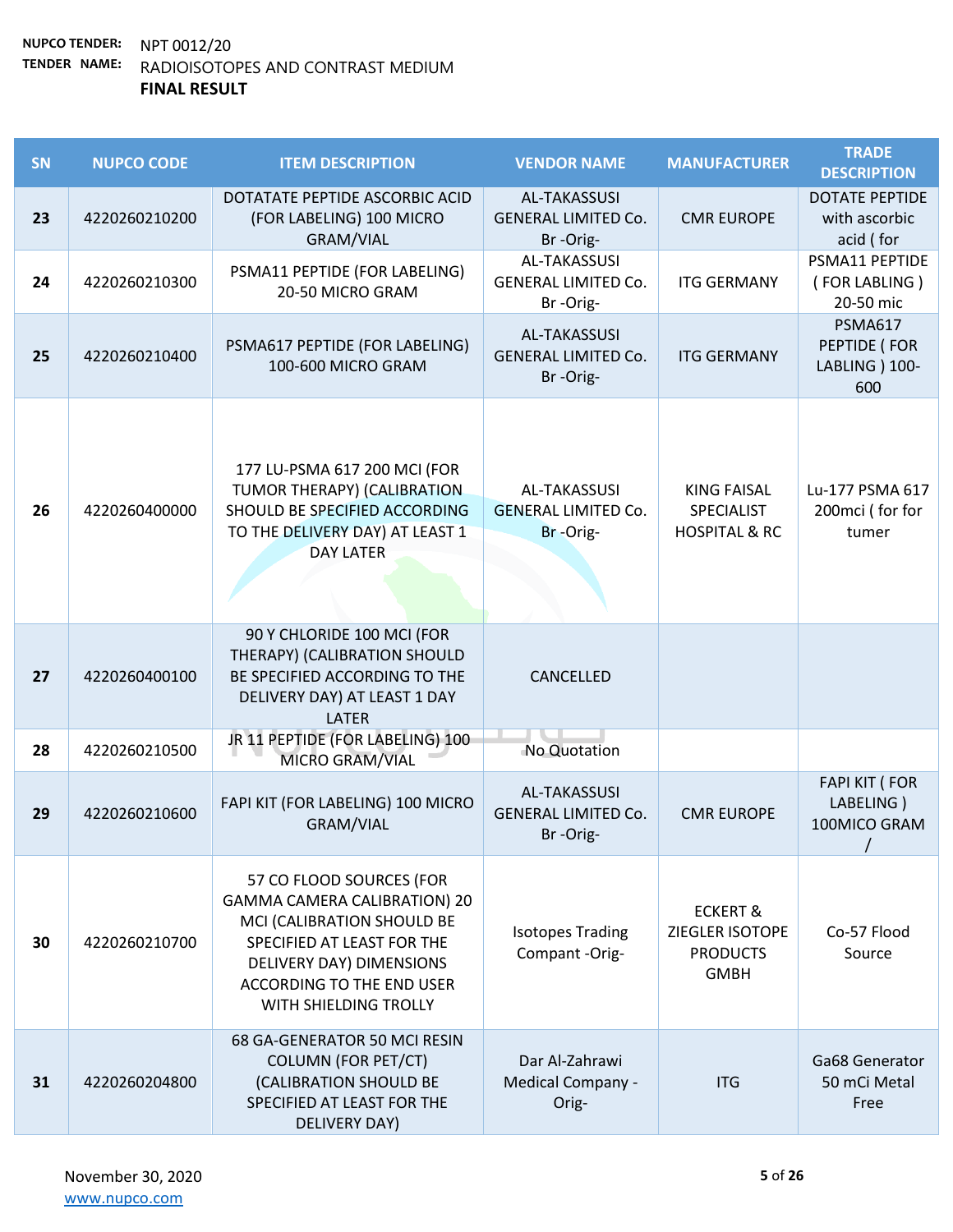| <b>SN</b> | <b>NUPCO CODE</b> | <b>ITEM DESCRIPTION</b>                                                                                                                                                                               | <b>VENDOR NAME</b>                               | <b>MANUFACTURER</b> | <b>TRADE</b><br><b>DESCRIPTION</b>       |
|-----------|-------------------|-------------------------------------------------------------------------------------------------------------------------------------------------------------------------------------------------------|--------------------------------------------------|---------------------|------------------------------------------|
| 32        | 4220260210800     | 68 GA-GENERATOR 100 MCI<br>METALLIC COLUMN (FOR PET/CT)<br>(CALIBRATION SHOULD BE<br>SPECIFIED AT LEAST FOR THE<br>DELIVERY DAY)                                                                      | CANCELLED                                        |                     |                                          |
| 33        | 4220260210900     | 68 GA-GENERATOR 100 MCI RESIN<br><b>COLUMN (FOR PET/CT)</b><br>(CALIBRATION SHOULD BE<br>SPECIFIED AT LEAST FOR THE<br>DELIVERY DAY)                                                                  | CANCELLED                                        |                     |                                          |
| 34        | 4220260211000     | 90 YTTRIUM CHLORIDE(FOR<br>SYNOVECTOMY) 12 MCI<br>(CALIBRATION SHOULD BE<br>SPECIFIED ACCORDING TO THE<br>DELIVERY DAY) AT LEAST 3 DAYS<br><b>LATER</b>                                               | No Quotation                                     |                     |                                          |
| 35        | 4220260211100     | <b>90 YTTRIUM MICROSPHERE</b><br><b>BOUNDED IN RESIN 3 GBQ (FOR</b><br>LIVER TUMOR THERAPY)<br>(CALIBRATION SHOULD BE<br>SPECIFIED ACCORDING TO THE<br>DELIVERY D AY) AT LEAST 2 DAYS<br><b>LATER</b> | Abdulla Fouad for<br>medical supplies -<br>Orig- | <b>Sirtex</b>       | SIR-Spheres Y-90<br>resin microsphe      |
| 36        | 4220260211200     | 99MTC-TECHNETIUM 99M STERILE<br><b>GENERATOR (30 GBQ) WITH</b><br>MINIMUM 10 ELUTION VIALS<br>(CALIBRATION SHOULD BE<br>SPECIFIED ACCORDING TO THE DELI<br>VERY DAY) AT LEAST 3 DAYS LATER            | Dar Al-Zahrawi<br>Medical Company -<br>$O$ rig-  | <b>POLATOM</b>      | poltechnet 30<br>GBq Tc-99m<br>Generator |
| 37        | 4220260211300     | 99MTC-TECHNETIUM 99M STERILE<br><b>GENERATOR (25 GBQ) WITH</b><br>MINIMUM 10 ELUTION VIALS<br>(CALIBRATION SHOULD BE<br>SPECIFIED ACCORDING TO THE DELI<br>VERY DAY) AT LEAST 3 DAYS LATER            | Modawina Medical<br>Trading Est. - Orig-         | <b>CURIUM</b>       | Tc-99m<br>Generator 25<br>GBq            |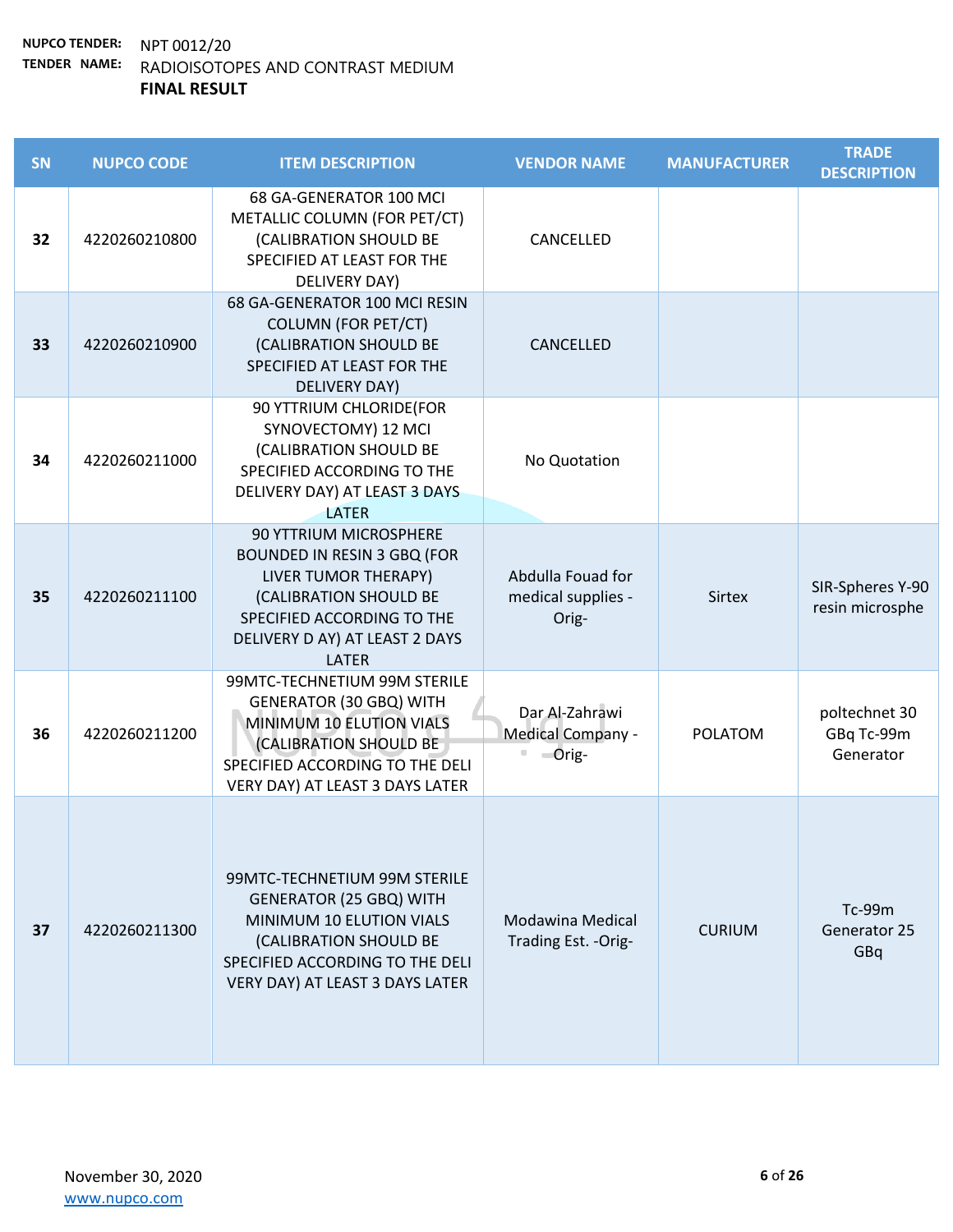| SN | <b>NUPCO CODE</b> | <b>ITEM DESCRIPTION</b>                                                                                                                                                                     | <b>VENDOR NAME</b>                                           | <b>MANUFACTURER</b>                 | <b>TRADE</b><br><b>DESCRIPTION</b>                       |
|----|-------------------|---------------------------------------------------------------------------------------------------------------------------------------------------------------------------------------------|--------------------------------------------------------------|-------------------------------------|----------------------------------------------------------|
| 38 | 4220260215100     | HMPAO KIT STABILIZED (FOR<br>LABELLING WITH 99 MTC FOR<br>CEREBRAL BLOOD FLOW STUDY)<br><b>VIAL</b>                                                                                         | Abdulla Fouad for<br>medical supplies -<br>Orig-             | <b>GE HEALTHCARE</b>                | STABILIZED<br><b>CERETEC Kit for</b><br>the p            |
| 39 | 4220260215200     | HMPAO KIT (FOR LABELLING WITH<br>99 MTC FOR CEREBRAL BLOOD<br>FLOW STUDY) VIAL LONG<br><b>EXPIRATION DATE NOT LESS THAN</b><br>12 MONTH                                                     | Dar Al-Zahrawi<br>Medical Company -<br>Orig-                 | <b>ROTOP</b>                        | <b>HMPAO</b><br>Neuroscan 5 / kit                        |
| 40 | 4220260211400     | HMPAO KIT (FOR LABELING WITH 99<br>MTC FOR WBC LABELING STUDY)<br><b>VIAL</b>                                                                                                               | Dar Al-Zahrawi<br><b>Medical Company -</b><br>Orig-          | <b>ROTOP</b>                        | <b>HMPAO</b><br>Neuroscan 5 / kit                        |
| 41 | 4220260200600     | <b>DISPOSABLE KITS (FOR LUNG</b><br><b>VENTILATION SCAN) SHORT TUBE</b>                                                                                                                     | Dar Al-Zahrawi<br>Medical Company -<br>Orig-                 | <b>BIODEX</b>                       | Convenience Kit,<br>Venti-Scan IV<br>$(30.5 \text{ cm})$ |
| 42 | 4220260211500     | SESTAMIBI KITS (FOR LABELING<br>WITH 99MTC FOR CARDIAC BREAST<br>AND PARATHYROID IMAGING) VIAL<br>MAXIMUM ACTIVITY NOT LESS<br>THAN 150 MCI                                                 | International<br><b>Radiation Technology</b><br>- IRT -Orig- | MEDI-<br><b>RADIOPHARMA</b><br>LTD. | Medi-MIBI                                                |
| 43 | 4111621000100     | FLUID, BREATH COLLECTION, UREA<br><b>BREATH TEST, PYTEST</b>                                                                                                                                | No Quotation                                                 |                                     |                                                          |
| 44 | 4220260207600     | MEDRONATE II (MDP) BONE (FOR<br>LABELLING WITH 99 MTC FOR BONE<br>IMAGING) VIAL (SHELF LIFE<br>MINIMUM 8 HOURS)                                                                             | Modawina Medical<br>Trading Est. - Orig-                     | <b>CURIUM</b>                       | <b>MDP Kit</b>                                           |
| 44 | 4220260207600     | MEDRONATE II (MDP) BONE (FOR<br>LABELLING WITH 99 MTC FOR BONE<br>IMAGING) VIAL (SHELF LIFE<br>MINIMUM 8 HOURS)                                                                             | Dar Al-Zahrawi<br>Medical Company -<br>Orig-                 | <b>POLATOM</b>                      | PoltechMDP<br>6vials/kit                                 |
| 45 | 4111621000200     | <b>UREA BREATH TEST KIT FOR</b><br>DETECTION OF HELICOBACTER<br>PYLORI BY USING CARBON 13 NON-<br>RADIOACTIVE ISOTOPE. THE<br>PACKAGE INCLUDES ONE CAPSU LE<br>OR POWDER AND BREATHING BAGS | AL-TAKASSUSI<br><b>GENERAL LIMITED Co.</b><br>Br-Orig-       | <b>HEADWAY CHINA</b>                | urea breath test<br>kit using C-13<br>package            |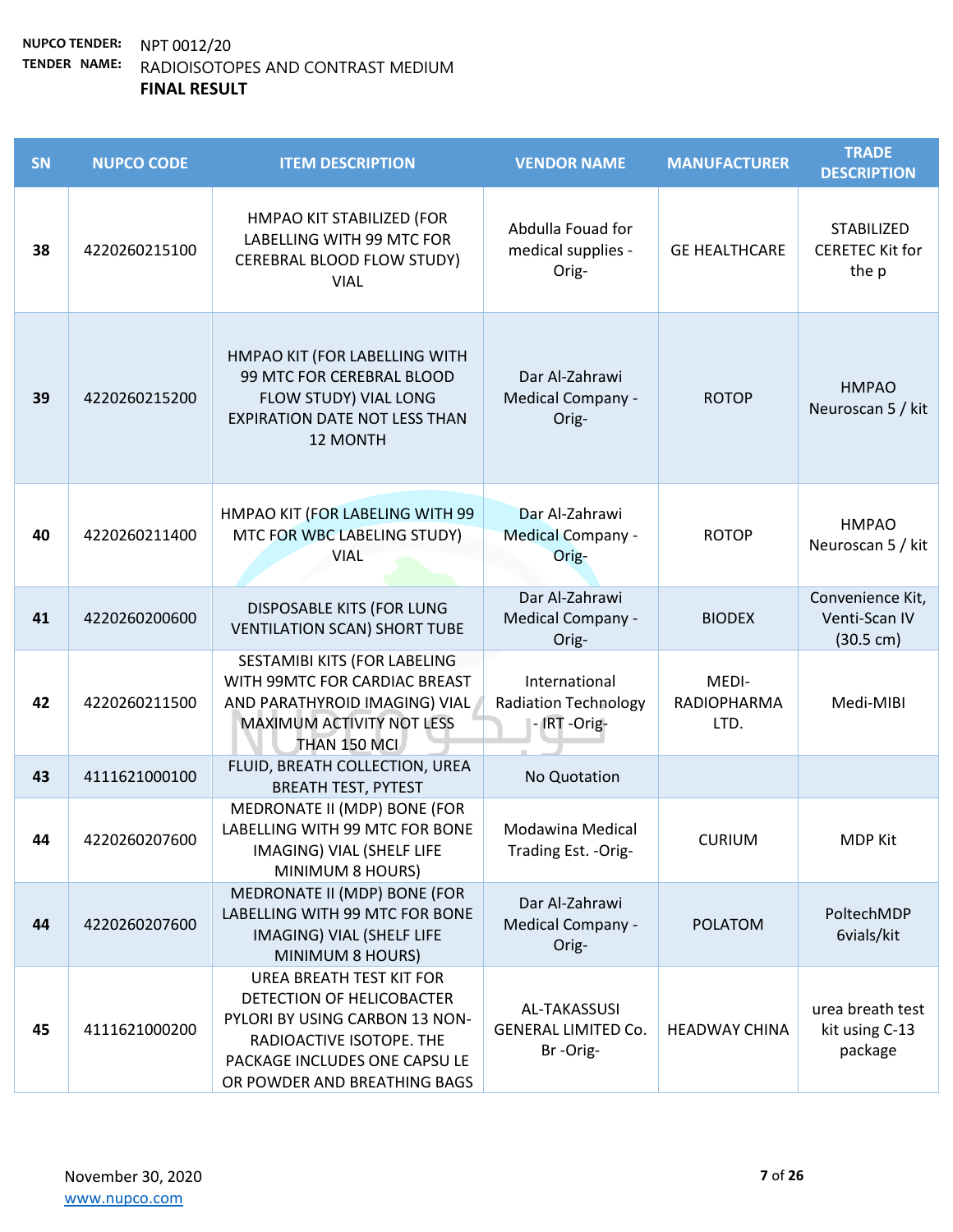| SN | <b>NUPCO CODE</b> | <b>ITEM DESCRIPTION</b>                                                                                                                                                  | <b>VENDOR NAME</b>                                            | <b>MANUFACTURER</b>                                                 | <b>TRADE</b><br><b>DESCRIPTION</b>                     |
|----|-------------------|--------------------------------------------------------------------------------------------------------------------------------------------------------------------------|---------------------------------------------------------------|---------------------------------------------------------------------|--------------------------------------------------------|
| 46 | 4220260211600     | PATIENT LINE AND CARBON KITS<br><b>COMPATIBLE WITH TECHNIQUES</b><br>WITH TECHNEGAS MACHINE<br>(INCLUDING PATIENT HOSE)                                                  | International<br><b>Radiation Technology</b><br>- IRT-Orig-   | CYCLOMEDICA,<br><b>AUSTRALIA</b>                                    | <b>PATIENT</b><br><b>ADMINISTRATIO</b><br>N SET (PAS)  |
| 47 | 4229511902200     | <b>KRYPTON 81 GENERATOR (GEN-10)</b><br><b>EXPIRATION 8 HOURS POST</b><br>CALIBRATION                                                                                    | Abdulla Fouad for<br>medical supplies -<br>Orig-              | KFSH&RC                                                             | krypton 81<br>Generator                                |
| 48 | 4220260211700     | 123 I-SODIUM IODIDE SOLUTION<br>(FOR THYROID GLAND IMAGING)<br>DIAGNOSTIC DOSE 25 MCI<br>(CALIBRATION SHOULD BE<br>SPECIFIED ACCORDING TO THE DE<br>LIVERY DAY) SAME DAY | Abdulla Fouad for<br>medical supplies -<br>Orig-              | KFSH&RC                                                             | I-123 sodium<br>iodide solution (t                     |
| 49 | 4220260211800     | F18-NON HUMAIN USE 25 MCI<br><b>EXPIRATION 12 HOURS POST</b><br><b>CALIBRATION</b>                                                                                       | AL-TAKASSUSI<br><b>GENERAL LIMITED Co.</b><br>Br-Orig-        | <b>KING FAISAL</b><br><b>SPECIALIST</b><br><b>HOSPITAL &amp; RC</b> | F18- NON human<br>use 25mci<br>expiration 12 H         |
| 50 | 4220260211900     | F18 FL-DOPA 8 MCI EXPIRATION 4<br><b>HOURS POST CALIBRATION</b>                                                                                                          | <b>AL-TAKASSUSI</b><br><b>GENERAL LIMITED Co.</b><br>Br-Orig- | <b>KING FAISAL</b><br><b>SPECIALIST</b><br><b>HOSPITAL &amp; RC</b> | F18 FL-DOPA<br>8mci expiration 4<br>H post ca          |
| 51 | 4220260212000     | <b>F18 FL-CHOLINE 8 MCI EXPIRATION</b><br><b>10 HOURS POST CALIBRATION</b>                                                                                               | <b>AL-TAKASSUSI</b><br><b>GENERAL LIMITED Co.</b><br>Br-Orig- | <b>KING FAISAL</b><br>SPECIALIST<br><b>HOSPITAL &amp; RC</b>        | F18 FL - Choline<br>8mci expiration<br>8H post         |
| 52 | 4220260212100     | <b>F18 NAF SODIUM FLUORIDE</b>                                                                                                                                           | <b>AL-TAKASSUSI</b><br><b>GENERAL LIMITED Co.</b><br>Br-Orig- | <b>KING FAISAL</b><br><b>SPECIALIST</b><br><b>HOSPITAL &amp; RC</b> | F18 NAF Sodium<br>Fluoride                             |
| 53 | 4220260212200     | SODIUM IODIDE (I-124) ORAL<br><b>SOLUTION 2.5 MCI</b>                                                                                                                    | No Quotation                                                  |                                                                     |                                                        |
| 54 | 4220260212300     | SODIUM IODIDE (I-124) CAPSULE<br><b>100 MCI</b>                                                                                                                          | No Quotation                                                  |                                                                     |                                                        |
| 55 | 4220260212400     | GA-68 PSMA 11 FOR PROSTAT<br><b>CANCER 5 MCI EXPIRATION 4</b><br><b>HOURS POST CALIBRATION</b>                                                                           | <b>AL-TAKASSUSI</b><br><b>GENERAL LIMITED Co.</b><br>Br-Orig- | <b>KING FAISAL</b><br><b>SPECIALIST</b><br><b>HOSPITAL &amp; RC</b> | Ga-68 PSMA 11<br>for porostat<br>Cancer 5mci e         |
| 56 | 4220260212500     | GA-68 PSMA 617 FOR PROSTAT<br><b>CANCER 5 MCI EXPIRATION 4</b><br><b>HOURS POST CALIBRATION</b>                                                                          | <b>AL-TAKASSUSI</b><br><b>GENERAL LIMITED Co.</b><br>Br-Orig- | <b>KING FAISAL</b><br><b>SPECIALIST</b><br><b>HOSPITAL &amp; RC</b> | Ga-68 PSMA 617<br>for porostat<br>Cancer 5mci          |
| 57 | 4220260212600     | <b>GA-68 DOTA PEPTIDE FOR</b><br><b>ENDOCRINE TUMOR 5 MCI</b><br><b>EXPIRATION 4 HOURS POST</b><br>CALIBRATION                                                           | AL-TAKASSUSI<br><b>GENERAL LIMITED Co.</b><br>Br-Orig-        | <b>KING FAISAL</b><br><b>SPECIALIST</b><br><b>HOSPITAL &amp; RC</b> | Ga-68 DOTA<br>PEPTIDE for<br><b>ENDOCRINE</b><br>Tumer |
| 58 | 4220260212700     | <b>CASETTE FOR GA-68 PSMA</b><br>SYNTHESES AND ALL REAGENTS                                                                                                              | Dar Al-Zahrawi<br>Medical Company -<br>Orig-                  | <b>ITG</b>                                                          | iiQS-TS Ga68<br>Consumbale Box<br>PSMA-HBED            |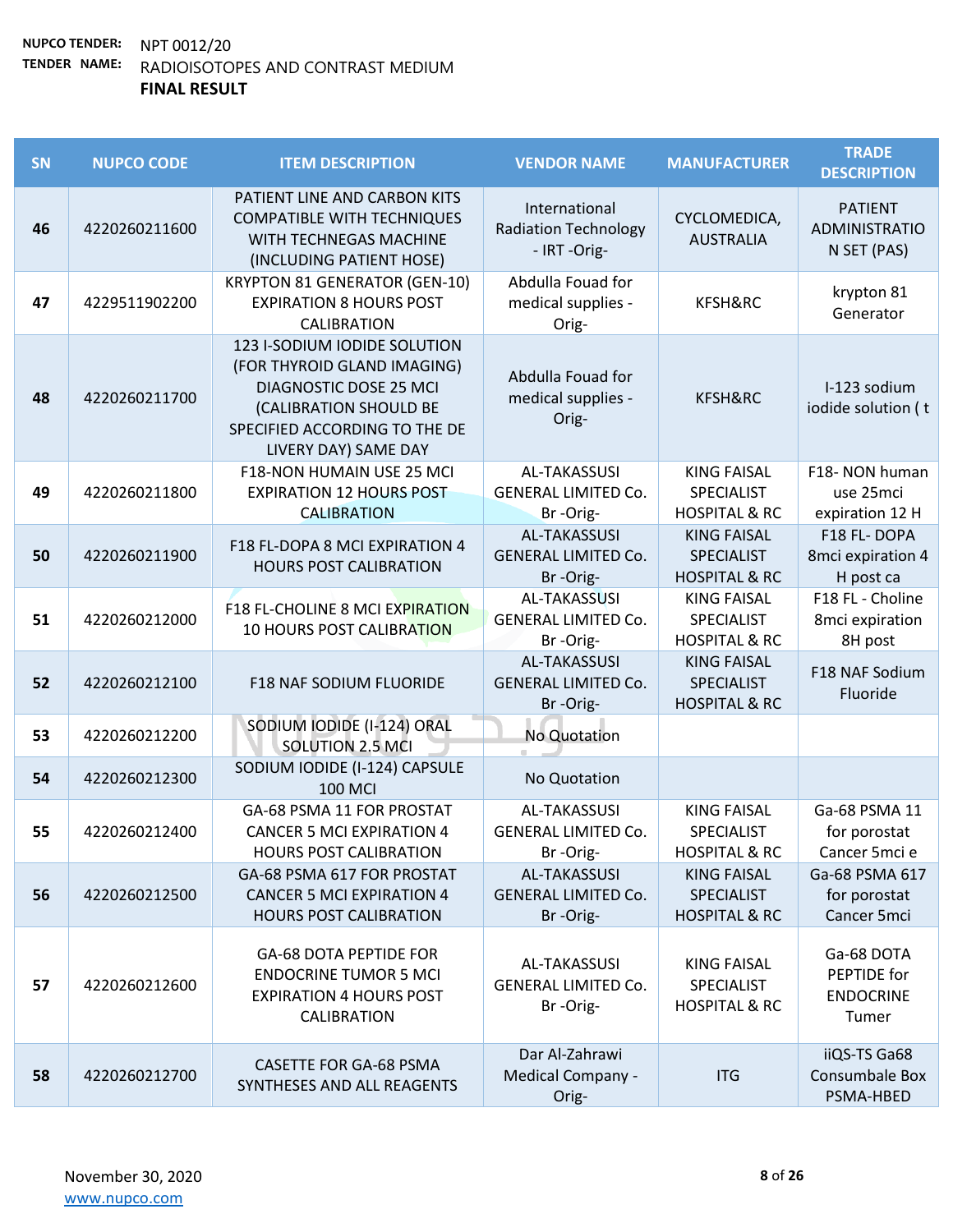| SN | <b>NUPCO CODE</b> | <b>ITEM DESCRIPTION</b>                                                                                                                               | <b>VENDOR NAME</b>                                           | <b>MANUFACTURER</b>                                                 | <b>TRADE</b><br><b>DESCRIPTION</b>                      |
|----|-------------------|-------------------------------------------------------------------------------------------------------------------------------------------------------|--------------------------------------------------------------|---------------------------------------------------------------------|---------------------------------------------------------|
| 58 | 4220260212700     | <b>CASETTE FOR GA-68 PSMA</b><br>SYNTHESES AND ALL REAGENTS                                                                                           | International<br><b>Radiation Technology</b><br>- IRT-Orig-  | <b>ECKERT &amp;</b><br><b>ZIEGLER</b><br>RADIOPHARMA<br><b>GMBH</b> | Modular Lab Easy                                        |
| 59 | 4220260000100     | PATIENT ADMINISTRATION SET<br>(PAS) COMPATIBLE WITH KARL 100<br>TEMA PET INFUSION SYSTEM                                                              | Dar Al-Zahrawi<br>Medical Company -<br>Orig-                 | <b>TEMA</b>                                                         | RAD-INJECT<br>Syringe Kit -<br>Patient infusi           |
| 60 | 4220260000200     | SOURCE ADMINISTRATION SET<br>(PAS) COMPATIBLE WITH KARL 100<br><b>TEMA INFUSION SYSTEM</b>                                                            | Dar Al-Zahrawi<br>Medical Company -<br>Orig-                 | <b>TEMA</b>                                                         | -KARI -100 -<br>Disposable set<br>for injector          |
| 61 | 4220260205700     | DROP SENSITIVE PH INDICATORS 1<br>$-14$ (COLD)                                                                                                        | No Quotation                                                 |                                                                     |                                                         |
| 62 | 4220260207000     | <b>ISOLATOR GLOVES LEMAR PAX</b>                                                                                                                      | International<br><b>Radiation Technology</b><br>- IRT -Orig- | <b>LEMER PAX</b>                                                    | <b>ISOLATOR</b><br><b>GLOVES</b>                        |
| 63 | 4220260212800     | <b>CR-51-CHLORIDE FOR RED CELL</b><br>MASS 1 MCI (CALIBRATION SHOULD<br>BE SPECIFIED ACCORDING TO THE<br>DELIVERY DAY) AT LEAST 1 DAY<br><b>LATER</b> | No Quotation                                                 |                                                                     |                                                         |
| 64 | 4220180005100     | <b>GLOVES RADIATION ATTENUATION</b><br><b>POWDER FREE</b>                                                                                             | <b>KHALIJI MEDICARE EST</b><br>-Orig-                        | <b>BIODEX</b>                                                       | <b>RADIATION</b><br><b>ATTENUATING</b><br><b>GLOVES</b> |
| 65 | 4220410100000     | PET SYRINGE SHIELD 5CC                                                                                                                                | Abdulla Fouad for<br>medical supplies -<br>Orig-             | <b>Biodex</b>                                                       | Pro Tec PET<br><b>SYRINGE SHIELD</b><br>5CC             |
| 66 | 4220410100100     | PET SYRINGE SHIELD 10CC                                                                                                                               | Abdulla Fouad for<br>medical supplies -<br>Orig-             | <b>Biodex</b>                                                       | Pro Tec PET<br><b>SYRINGE SHIELD</b><br>10 CC           |
| 67 | 4220410100200     | TECHNETIUM SYRINGE SHIELD 1CC                                                                                                                         | Abdulla Fouad for<br>medical supplies -<br>Orig-             | <b>Biodex</b>                                                       | PRO TEC III<br>Technetium<br>Syringe S                  |
| 68 | 4220410100300     | TECHNETIUM SYRINGE SHIELD 3 CC                                                                                                                        | Abdulla Fouad for<br>medical supplies -<br>Orig-             | <b>Biodex</b>                                                       | PRO TEC III<br>Technetium<br>Syringe S                  |
| 69 | 4220410100400     | TECHNETIUM SYRINGE SHIELD 5CC                                                                                                                         | Abdulla Fouad for<br>medical supplies -<br>Orig-             | <b>Biodex</b>                                                       | PRO TEC III<br>Technetium<br>Syringe S                  |
| 70 | 4220410100500     | TECHNETIUM SYRINGE SHIELD 10CC                                                                                                                        | Abdulla Fouad for<br>medical supplies -<br>Orig-             | <b>Biodex</b>                                                       | PRO TEC III<br>Technetium<br>Syringe S                  |
| 71 | 4220410100600     | TUNGSTEN VIAL SHIELD WITH<br><b>MAGNETIC CAP</b>                                                                                                      | Dar Al-Zahrawi<br>Medical Company -<br>Orig-                 | <b>BIODEX</b>                                                       | Vial Shield,<br>Magnetic Cap,<br>with glass             |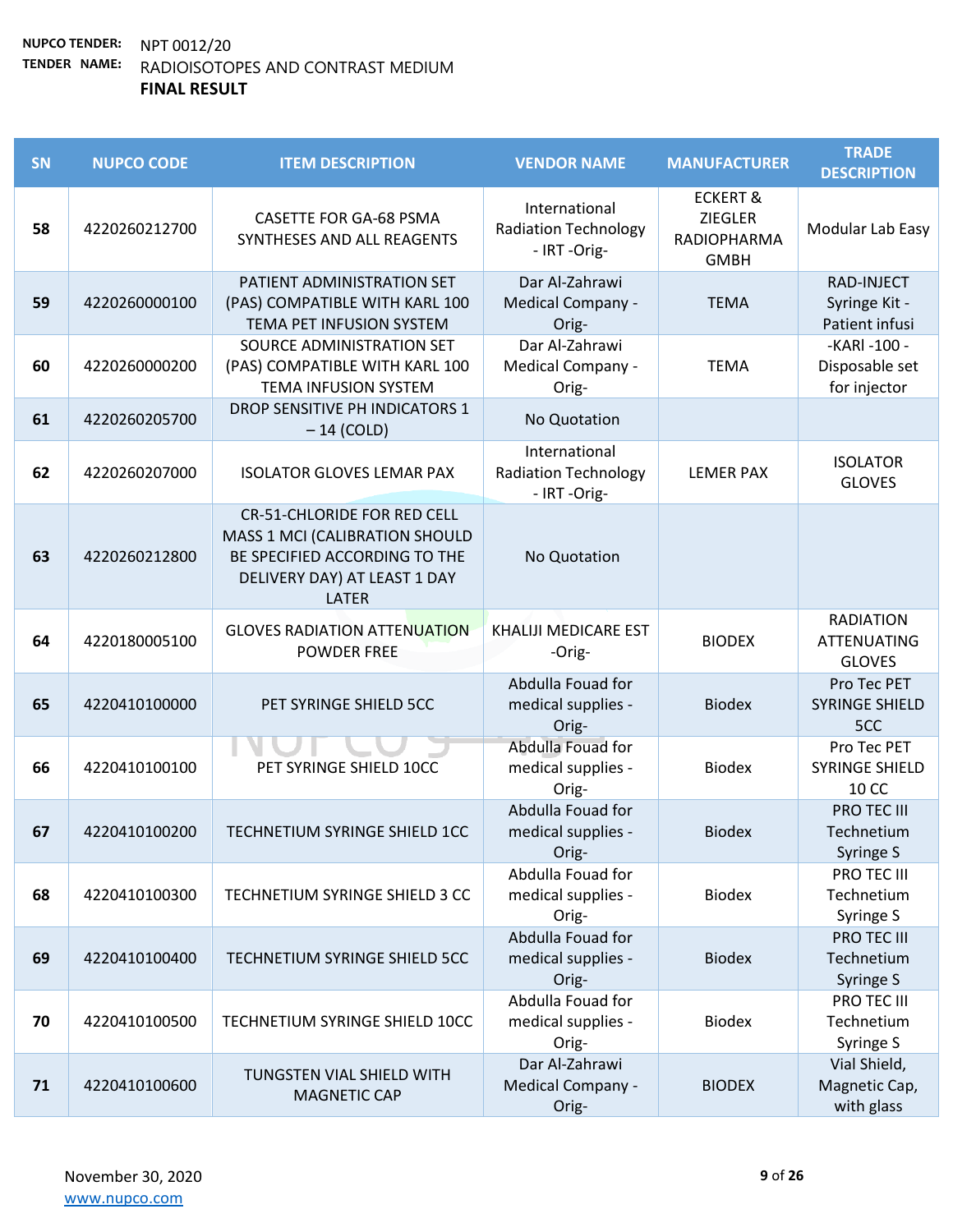| SN | <b>NUPCO CODE</b> | <b>ITEM DESCRIPTION</b>                                                                                                           | <b>VENDOR NAME</b>                                            | <b>MANUFACTURER</b>                                                        | <b>TRADE</b><br><b>DESCRIPTION</b>                     |
|----|-------------------|-----------------------------------------------------------------------------------------------------------------------------------|---------------------------------------------------------------|----------------------------------------------------------------------------|--------------------------------------------------------|
| 72 | 4229180000300     | <b>SURGICAL FORCEPS</b>                                                                                                           | KHALIJI MEDICARE EST<br>-Orig-                                | <b>BIODEX</b>                                                              | Forceps, Curved,<br>locking, 9.5"                      |
| 73 | 4214230102400     | <b>COLOR-CODED LABELS</b>                                                                                                         | Abdulla Fouad for<br>medical supplies -<br>Orig-              | <b>Biodex</b>                                                              | COLOR-CODED<br><b>LABELS</b>                           |
| 74 | 4220401700000     | VIAL/SYRINGE DIPPER COMPATIBLE<br>WITH DOSE CALIBRATOR                                                                            | <b>Isotopes Trading</b><br>Compant -Orig-                     | <b>BIODEX MEDICAL</b><br>SYSTEMS, INC.                                     | VIAL/SYRINGE<br><b>DIPPER</b>                          |
| 75 | 4017530500000     | WELL INSERT COMPATIBLE WITH<br><b>DOSE CALIBRATOR</b>                                                                             | <b>Isotopes Trading</b><br>Compant -Orig-                     | <b>BIODEX MEDICAL</b><br>SYSTEMS, INC.                                     | <b>WELL INSERT</b>                                     |
| 76 | 4220400300000     | 99 MO BREAK THROUGH CANISTER                                                                                                      | KHALIJI MEDICARE EST<br>-Orig-                                | <b>BIODEX</b>                                                              | <b>MOLY ASSAY</b><br>SHIELD Vial, .3"<br>lead          |
| 77 | 4220260212900     | TILMANOCEPT 50 MICRO GRAM<br>(FOR LABELING WITH 99 TC) VIAL                                                                       | No Quotation                                                  |                                                                            |                                                        |
| 78 | 4220260213000     | PSMA-11 (FOR LABELING WITH 99<br><b>TC) VIAL</b>                                                                                  | Dar Al-Zahrawi<br>Medical Company -<br>Orig-                  | <b>POLATOM</b>                                                             | PSMA-T4 kit for<br>Tc-99m labelling                    |
| 79 | 4220260213100     | DPD (FOR LABELING WITH 99 TC)<br><b>VIAL</b>                                                                                      | No Quotation                                                  |                                                                            |                                                        |
| 80 | 4220260213200     | <b>CASETTE FOR 177-LU DOTATATE</b><br>SYNTHESES AND ALL REAGENTS                                                                  | <b>AL-TAKASSUSI</b><br><b>GENERAL LIMITED Co.</b><br>Br-Orig- | <b>ITG GERMANY</b>                                                         | <b>CASETTE</b> for Lu-<br>177 DOTATATE<br>synthses and |
| 80 | 4220260213200     | <b>CASETTE FOR 177-LU DOTATATE</b><br>SYNTHESES AND ALL REAGENTS                                                                  | <b>Isotopes Trading</b><br>Compant -Orig-                     | <b>TRASIS</b><br><b>COMPANY</b>                                            | LU-177 CASTTE                                          |
| 80 | 4220260213200     | <b>CASETTE FOR 177-LU DOTATATE</b><br>SYNTHESES AND ALL REAGENTS                                                                  | International<br><b>Radiation Technology</b><br>- IRT -Orig-  | <b>ECKERT &amp;</b><br><b>ZIEGLER</b><br><b>RADIOPHARMA</b><br><b>GMBH</b> | Modular Lab Easy                                       |
| 81 | 4220260213300     | <b>CASETTE FOR 177-LU PSMA</b><br>SYNTHESES AND ALL REAGENTS                                                                      | International<br><b>Radiation Technology</b><br>- IRT -Orig-  | <b>ECKERT &amp;</b><br><b>ZIEGLER</b><br>RADIOPHARMA<br><b>GMBH</b>        | Modular Lab Easy                                       |
| 81 | 4220260213300     | CASETTE FOR 177-LU PSMA<br>SYNTHESES AND ALL REAGENTS                                                                             | <b>Isotopes Trading</b><br>Compant -Orig-                     | <b>TRASIS</b><br><b>COMPANY</b>                                            | LU-177 CASTTE,<br><b>PSMA</b>                          |
| 81 | 4220260213300     | CASETTE FOR 177-LU PSMA<br>SYNTHESES AND ALL REAGENTS                                                                             | <b>AL-TAKASSUSI</b><br><b>GENERAL LIMITED Co.</b><br>Br-Orig- | <b>ITG GERMANY</b>                                                         | <b>CASETTE for Lu-</b><br>177 PSMA<br>synthses and al  |
| 82 | 4220260213400     | 18-F FLT 12 MCI                                                                                                                   | No Quotation                                                  |                                                                            |                                                        |
| 83 | 4220260213500     | 18-F FLORBETAPIR 12 MCI                                                                                                           | No Quotation                                                  |                                                                            |                                                        |
| 84 | 4220260213600     | 18-F RACLOPRIDE 12 MCI                                                                                                            | No Quotation                                                  |                                                                            |                                                        |
| 85 | 4220260213700     | 131   MIBG THERAPY DOSE 150 MCI<br>(CALIBRATION SHOULD BE<br>SPECIFIED ACCORDING TO THE<br>DELIVERY DAY) AT LEAST 3 DAYS<br>LATER | Abdulla Fouad for<br>medical supplies -<br>Orig-              | KFSH&RC                                                                    | <b>I-131 MIBG</b><br>therapy dose<br>150mci            |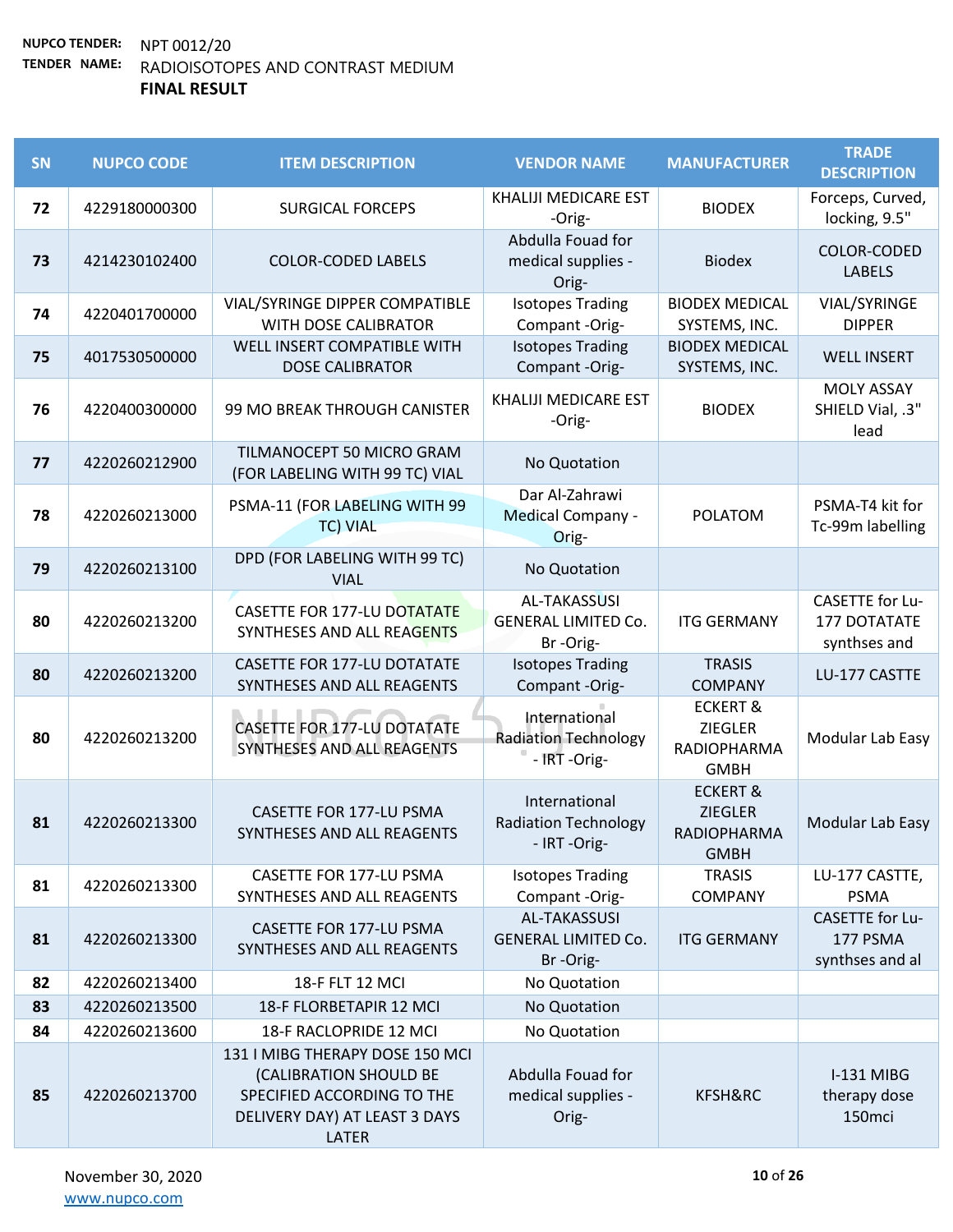| <b>SN</b> | <b>NUPCO CODE</b> | <b>ITEM DESCRIPTION</b>                                                                                                                                      | <b>VENDOR NAME</b>                               | <b>MANUFACTURER</b>                                                      | <b>TRADE</b><br><b>DESCRIPTION</b>                      |
|-----------|-------------------|--------------------------------------------------------------------------------------------------------------------------------------------------------------|--------------------------------------------------|--------------------------------------------------------------------------|---------------------------------------------------------|
| 85        | 4220260213700     | 131   MIBG THERAPY DOSE 150 MCI<br>(CALIBRATION SHOULD BE<br>SPECIFIED ACCORDING TO THE<br>DELIVERY DAY) AT LEAST 3 DAYS<br>LATER                            | Dar Al-Zahrawi<br>Medical Company -<br>Orig-     | <b>POLATOM</b>                                                           | 131   MIBG<br><b>THERAPY DOSE</b><br>150 <sub>mCi</sub> |
| 86        | 4220260213800     | 57CO POINT SOURCE USED FOR<br>AUTOMATED QC AND CALIBRATION<br>OF SPECT-CT 0.05 MCI<br>(CALIBRATION SHOULD BE<br>SPECIFIED AT LEAST FOR THE DELIV<br>ERY DAY) | <b>Isotopes Trading</b><br>Compant -Orig-        | <b>ECKERT &amp;</b><br>ZIEGLER ISOTOPE<br><b>PRODUCTS</b><br><b>GMBH</b> | Co-57 point<br>source, 1,85 MBq<br>for Siemens          |
| 87        | 4220260213900     | <b>68GE CYLINDRICAL PHANTOM USED</b><br>FOR QC AND CALIBRATION OF PET-<br>CT 2.4 MCI                                                                         | <b>Isotopes Trading</b><br>Compant -Orig-        | SANDERS<br><b>MEDICAL</b><br><b>COMPANY</b>                              | <b>GE-68 PHANTOM</b><br>2.4 MCI                         |
| 87        | 4220260213900     | <b>68GE CYLINDRICAL PHANTOM USED</b><br>FOR QC AND CALIBRATION OF PET-<br>CT 2.4 MCI                                                                         | Abdulla Fouad for<br>medical supplies -<br>Orig- | Eckert & Ziegler<br>Isotopes                                             | Ge-68 phantom,<br>81,4 MBq for<br><b>Siem</b>           |
| 88        | 4220260214000     | <b>68GE ROD SOURCE USED FOR QC</b><br>AND CALIBRATION OF PET-CT 1.2<br>MCI EACH 1 ITEM=2 RODS                                                                | <b>Modawina Medical</b><br>Trading Est. - Orig-  | <b>ECKERT &amp;</b><br>ZIEGLER ISOTOPE<br><b>PRODUCTS</b><br><b>GMBH</b> | Ge-68 line<br>source, 44 MBq,<br>for Siemens E          |
| 88        | 4220260214000     | 68GE ROD SOURCE USED FOR QC<br>AND CALIBRATION OF PET-CT 1.2<br>MCI EACH 1 ITEM=2 RODS                                                                       | <b>Isotopes Trading</b><br>Compant -Orig-        | <b>SANDERS</b><br><b>MEDICAL</b><br><b>COMPANY</b>                       | GE-68 ROD<br><b>SOURCE</b>                              |
| 89        | 4220260214100     | <b>HCL FOR 68GA SYNTHESES</b>                                                                                                                                | Dar Al-Zahrawi<br>Medical Company -<br>Orig-     | <b>ITG</b>                                                               | <b>HCL FOR 68GA</b><br><b>SYNTHESES</b>                 |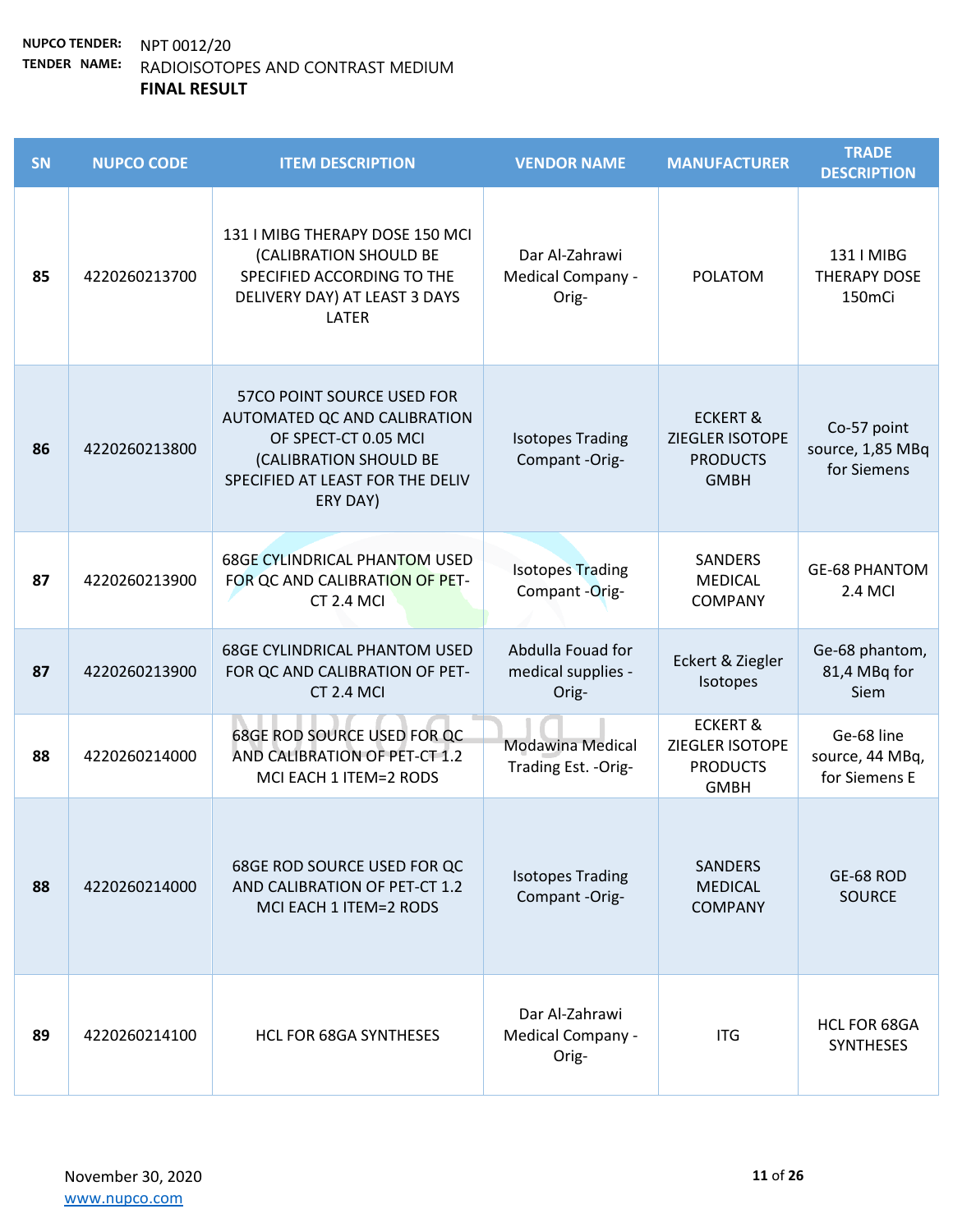| SN | <b>NUPCO CODE</b> | <b>ITEM DESCRIPTION</b>                                                                                                                                                                                                                                                                          | <b>VENDOR NAME</b>                                 | <b>MANUFACTURER</b>   | <b>TRADE</b><br><b>DESCRIPTION</b> |
|----|-------------------|--------------------------------------------------------------------------------------------------------------------------------------------------------------------------------------------------------------------------------------------------------------------------------------------------|----------------------------------------------------|-----------------------|------------------------------------|
| 90 | 5121250301000     | "CONTRAST MEDIUM (CM) IODINE-<br><b>BASED LOW OSMOLALITY, WATER</b><br>SOLUBLE NON- IONIC CONTAST<br>MEDIUM FOR (IOXILAN, OR<br><b>IOVERSOL OR IOPAMIDOL) I</b><br>V&1A INJEC TION AND FOR<br>BODY CAVITIES, ALSO SUITABLE FOR<br>PEDIATRIC, CONCENTRATION<br>300MG IODINE ML,50ML/VIALS"        | Farouk Maamon<br>Tamer & Company -<br>Orig-        | <b>GUERBET</b>        | XENETIX 300/50                     |
| 90 | 5121250301000     | "CONTRAST MEDIUM (CM) IODINE-<br><b>BASED LOW OSMOLALITY, WATER</b><br>SOLUBLE NON- IONIC CONTAST<br>MEDIUM FOR (IOXILAN, OR<br><b>IOVERSOL OR IOPAMIDOL) I</b><br>V&1A INJEC TION AND FOR<br><b>BODY CAVITIES, ALSO SUITABLE FOR</b><br>PEDIATRIC, CONCENTRATION<br>300MG IODINE ML,50ML/VIALS" | AL KAMAL IMPORT<br>OFFICE CO., LTD. - Orig-        | Bayer AG              | Ultravist-300 50<br>ml bottle      |
| 90 | 5121250301000     | "CONTRAST MEDIUM (CM) IODINE-<br><b>BASED LOW OSMOLALITY, WATER</b><br>SOLUBLE NON- IONIC CONTAST<br>MEDIUM FOR (IOXILAN, OR<br><b>IOVERSOL OR IOPAMIDOL) I</b><br>V&1A INJEC TION AND FOR<br>BODY CAVITIES, ALSO SUITABLE FOR<br>PEDIATRIC, CONCENTRATION<br>300MG IODINE ML,50ML/VIALS"        | Saudi Arabian Drug<br>Store Company LTD -<br>Orig- | <b>GE HEALTH CARE</b> | omnipaque<br>300mg/ml 50ml         |
| 91 | 5121250302100     | CONTRAST MEDIUM IODINE-BASED<br><b>ISOOSMOLAR WATER SOLUBLE</b><br>NON-IONIC CONTRAST MEDIUM<br>FOR IV AND IA INJECTION<br>CONCENTRATION 320MG IODINE/M<br><b>L50ML</b>                                                                                                                          | Saudi Arabian Drug<br>Store Company LTD -<br>Orig- | <b>GE HEALTH CARE</b> | visipaque<br>320mg/ml 50ml         |
| 92 | 5121250302000     | RADIOLOGY NON-IONIC IODINE<br>CONTRAST MEDIUM 320 MG/ML<br><b>ISOOSMOLAR 100ML VIAL</b>                                                                                                                                                                                                          | Saudi Arabian Drug<br>Store Company LTD -<br>Orig- | <b>GE HEALTH CARE</b> | visipaque<br>320mg/ml 100ml        |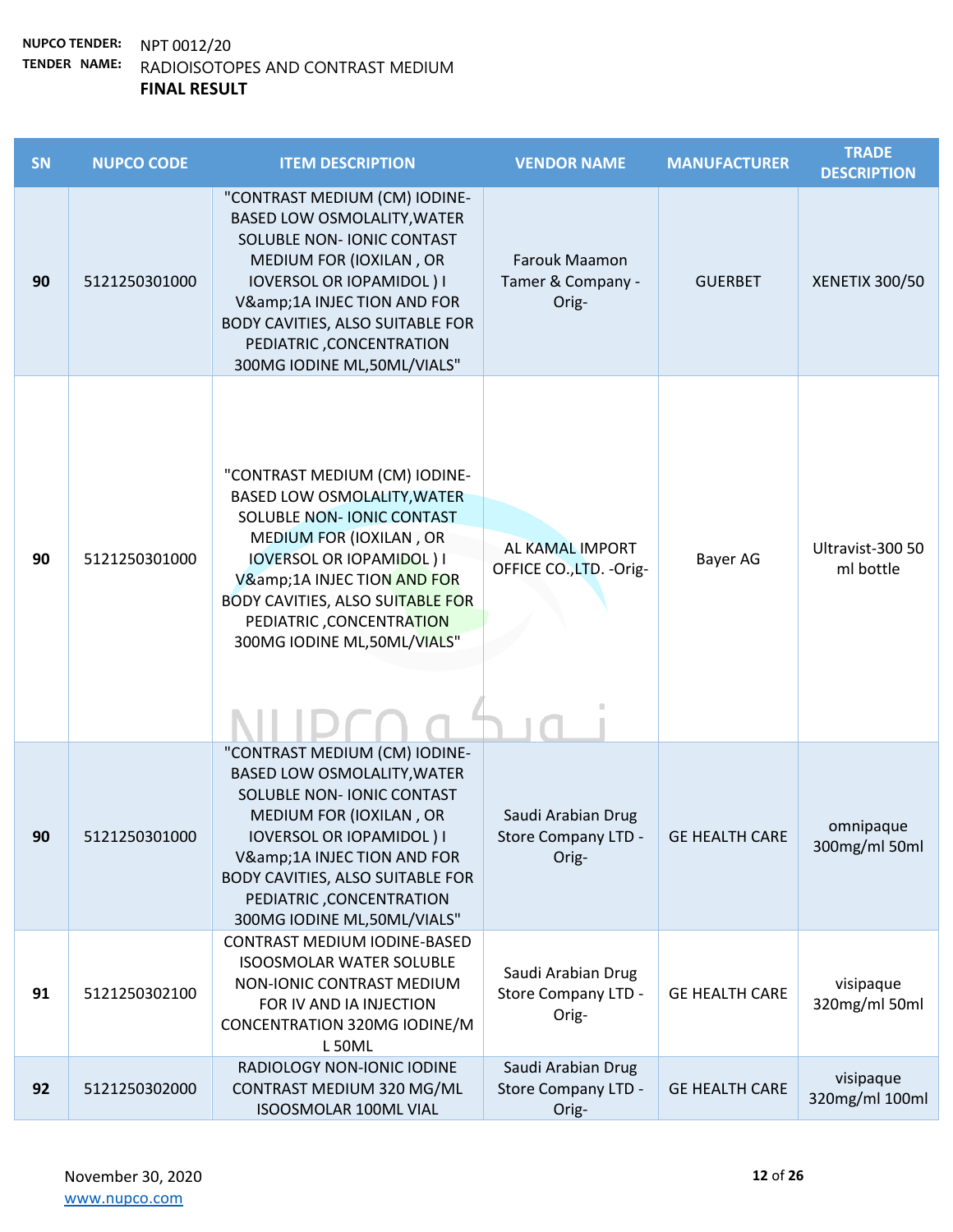| <b>SN</b> | <b>NUPCO CODE</b> | <b>ITEM DESCRIPTION</b>                                                                                                                                                                                       | <b>VENDOR NAME</b>                          | <b>MANUFACTURER</b> | <b>TRADE</b><br><b>DESCRIPTION</b> |
|-----------|-------------------|---------------------------------------------------------------------------------------------------------------------------------------------------------------------------------------------------------------|---------------------------------------------|---------------------|------------------------------------|
| 93        | 5144000000000     | <b>CONTRAST MEDIUM BARIUM-</b><br>BASED, BARIUM SULFATE<br><b>SUSPENSION FOR COMPUTED</b><br><b>TOMOGRAPHY OF</b><br><b>GASTROINTESTINAL TRACT 450 ML</b><br><b>BARIUM SULFATE SUSPE NSION</b><br>$0.1\% W/V$ | No Quotation                                |                     |                                    |
| 94        | 5121250300800     | <b>CONTRAST MEDIUM IODINE- BASED</b><br><b>WATER SOLUBLE CONTRAST</b><br>MEDIUM WITH FLAVORING FOR<br>G.I.T EXAMINATION 300MG I/ML<br>AND CT SCAN (ORAL) 100ML<br>/BOTTLE.                                    | Farouk Maamon<br>Tamer & Company -<br>Orig- | <b>GUERBET</b>      | <b>TELEBRIX</b><br><b>GASTRO</b>   |
| 95        | 5121250302600     | <b>MRI CONTRAST MEDIUM</b><br><b>MACROCYCLIC NON IONIC</b><br><b>GADOLINIUM-BASED WATER</b><br>SOLUBLE CONTRAST MEDIUM FOR<br>INJECTION, CONCENTRATION (0.5-1<br>MMOL/ML) 20ML VIAL                           | <b>CANCELLED</b>                            |                     |                                    |
| 96        | 5144000000100     | MRI CONTRAST MEDIUM<br>MACROCYCLIC NON IONIC<br><b>GADOLINIUM-BASED WATER</b><br>SOLUBLE CONTRAST MEDIUM FOR<br><b>INJECTION CONCENTRATION</b><br>1MMOL/ML 15ML/V IAL                                         | AL KAMAL IMPORT<br>OFFICE CO., LTD. - Orig- | Bayer AG            | Gadovist 15 ml<br>Vial             |
| 97        | 5121250301600     | MRI CONTRAST MEDIUM<br><b>GADOLINIUM-BASED WATER</b><br>SOLUBLE CONTAIN GADOXETIC ACID<br>DISODIUM FOR HEPATOBILIARY<br>IMAGING FOR IV INJECTION 0.25 M<br>ML/ML 10ML SYRINGE                                 | AL KAMAL IMPORT<br>OFFICE CO., LTD. - Orig- | Bayer AG            | Primovist 10ml<br><b>PFS</b>       |
| 98        | 5121250300700     | <b>CONTRAST MEDIUM (CM)</b><br><b>GADOLINIUM-BASED WATER</b><br>SOLUBLE CONTRAST MEDIUM FOR<br>IV INJECTION CONCENTRATION<br>0.5M MOL/ML 20ML/VIAL                                                            | CANCELLED                                   |                     |                                    |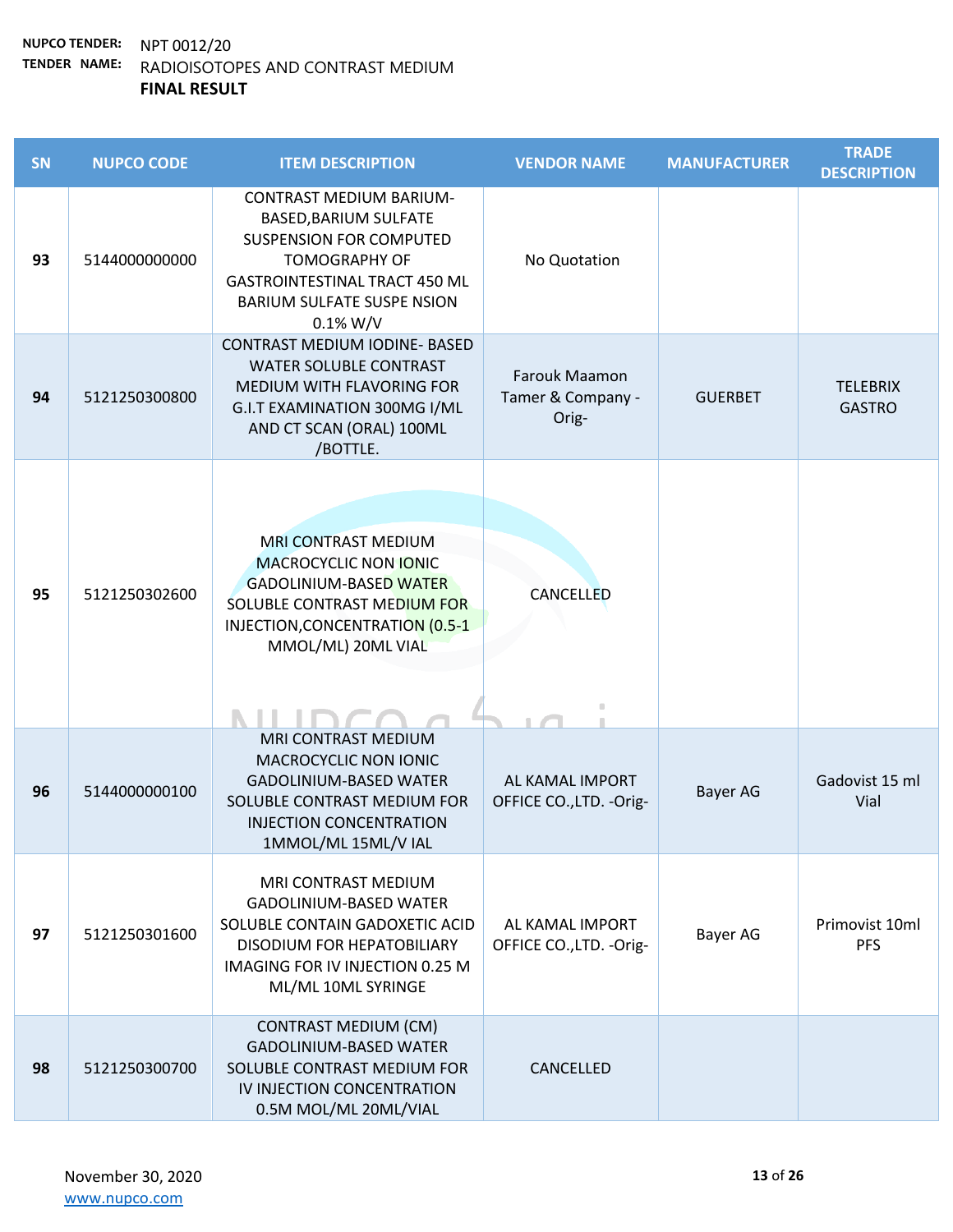| SN  | <b>NUPCO CODE</b> | <b>ITEM DESCRIPTION</b>                                                                                                                                                           | <b>VENDOR NAME</b>                                          | <b>MANUFACTURER</b>                 | <b>TRADE</b><br><b>DESCRIPTION</b>     |
|-----|-------------------|-----------------------------------------------------------------------------------------------------------------------------------------------------------------------------------|-------------------------------------------------------------|-------------------------------------|----------------------------------------|
| 99  | 4220260203300     | (N-(3-BROMO-246-<br>TRIMETHYLPHENYLCARBAMOYL)<br>METHYLIMINODIACETIC ACID<br>(MEBROFENIN)) FOR LABELLING<br>WITH 99MTC TO EVALUATE<br>HEPATOBILIARY IMAGING 5VIAL/KIT             | International<br><b>Radiation Technology</b><br>- IRT-Orig- | MEDI-<br><b>RADIOPHARMA</b><br>LTD. | Bromo-Biliaron                         |
| 100 | 4220260203500     | 111IN- OCTREOTIDE (FOR<br>NEUROENDOCRINE TUMORS<br>IMAGING ) 5-6 MCI (CALIBRATION<br>SHOULD BE SPECIFIED ACCORDING<br>TO THE DELIVERY DAY) AT LE AST<br>ONE DAY LATER             | No Quotation                                                |                                     |                                        |
| 101 | 4220260200100     | 111IN-CAPROMAB PENDETIDE (FOR<br>PROSTA CANCER IMAGING) 5-6 MCI                                                                                                                   | No Quotation                                                |                                     |                                        |
| 102 | 4220260203600     | 123 I- MIBG (FOR ADRENAL GLAND<br><b>IMAGING) 5 MCI (CALIBRATION</b><br>SHOULD BE SPECIFIED ACCORDING<br>TO THE DELIVERY DAY) SAME DAY                                            | Abdulla Fouad for<br>medical supplies -<br>Orig-            | KFSH&RC                             | I-123MIBG (<br>ADRENAL GLAND<br>imagin |
| 103 | 4220260201800     | 123 I- IMOAZENIL (FOR BRAIN<br>SCHIZOPHRENIA SCANNING) 6MCL<br>DIAGNOSTIC DOSE (CALIBRATION<br>SHOULD BE SPECIFIED ACCORDING<br>TO THE DELIVERY DAY) AT LEAST<br>ONE DAY LATER    | No Quotation                                                |                                     |                                        |
| 104 | 4220260201700     | 123   OR 131   NORCHOLESTEROL<br>(FOR ADRENAL SCANNING) 1 MCI<br>DIAGNOSTIC DOSE (CALIBRATION<br>SHOULD BE SPECIFIED ACCORDING<br>TO THE DELIVER Y DAY) AT LEAST<br>ONE DAY LATER | No Quotation                                                |                                     |                                        |
| 105 | 4220260202600     | 123 I -SODIUM IODIDE (FOR<br>THYROID GLAND IMAGING)<br>CAPSULE/VIAL 400 UCI<br>(CALIBRATION SHOULD BE<br>SPECIFIED ACCORDING TO THE<br>DELIVERY DA Y) SAME DAY                    | Abdulla Fouad for<br>medical supplies -<br>Orig-            | KFSH&RC                             | I-123 sodium<br>iodide capsule (t      |
| 106 | 4220260201900     | 123I - DAT SCANS (FOR PARKINSONS<br>DISEASE IMAGING) 5 MCI<br>(CALIBRATION SHOULD BE<br>SPECIFIED ACCORDING TO THE<br>DELIVERY DAY) SAME DAY                                      | Abdulla Fouad for<br>medical supplies -<br>Orig-            | <b>GE HEALTHCARE</b>                | DaTscan™<br>Ioflupane I 123<br>Inject  |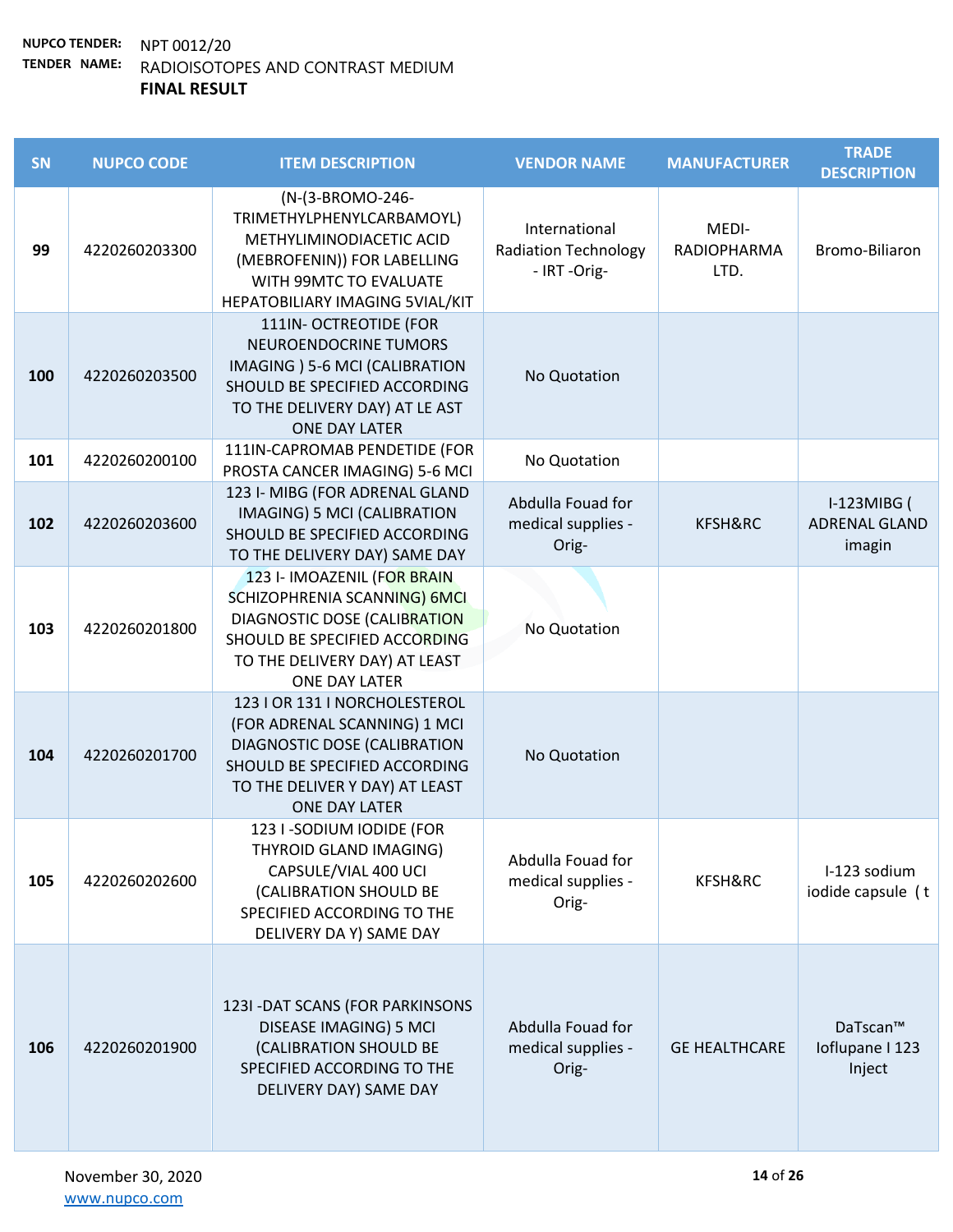| SN  | <b>NUPCO CODE</b> | <b>ITEM DESCRIPTION</b>                                                                                                                                                     | <b>VENDOR NAME</b>                                                                                                                                                                                                                                                                                   | <b>MANUFACTURER</b> | <b>TRADE</b><br><b>DESCRIPTION</b>                     |
|-----|-------------------|-----------------------------------------------------------------------------------------------------------------------------------------------------------------------------|------------------------------------------------------------------------------------------------------------------------------------------------------------------------------------------------------------------------------------------------------------------------------------------------------|---------------------|--------------------------------------------------------|
| 107 | 4220260202900     | 131 I-SODIUM IODIDE (FOR<br>THYROID THERAPY) SOLUTION<br><b>50MCI (CALIBRATION SHOULD BE</b><br>SPECIFIED ACCORDING TO THE<br>DELIVERY DAY) AT LEAST 3 DAYS<br>LATER        | Abdulla Fouad for<br>medical supplies -<br>Orig-                                                                                                                                                                                                                                                     | KFSH&RC             | I-131 sodium<br>iodode (thyroid<br>th                  |
| 107 | 4220260202900     | 131 I-SODIUM IODIDE (FOR<br>THYROID THERAPY) SOLUTION<br><b>50MCI (CALIBRATION SHOULD BE</b><br>SPECIFIED ACCORDING TO THE<br>DELIVERY DAY) AT LEAST 3 DAYS<br><b>LATER</b> | Dar Al-Zahrawi<br>Medical Company -<br>Orig-                                                                                                                                                                                                                                                         | <b>POLATOM</b>      | Sodium Iodide Na<br>131 injection<br>50 <sub>mCi</sub> |
| 108 | 4220260203900     | 131 I -SODIUM IODIDE (FOR<br>THYROID SCAN) CAPSULES 2.5 MCI<br>(CALIBRATION SHOULD BE<br>SPECIFIED ACCORDING TO THE<br>DELIVERY DAY) AT LEAST 3 DAYS<br>LATER               | Abdulla Fouad for<br>medical supplies -<br>Orig-                                                                                                                                                                                                                                                     | KFSH&RC             | I-131 sodium<br>iodode (thyroid<br>SC                  |
| 108 | 4220260203900     | 131 I -SODIUM IODIDE (FOR<br>THYROID SCAN) CAPSULES 2.5 MCI<br>(CALIBRATION SHOULD BE<br>SPECIFIED ACCORDING TO THE<br>DELIVERY DAY) AT LEAST 3 DAYS<br><b>LATER</b>        | Dar Al-Zahrawi<br>Medical Company -<br>Orig-                                                                                                                                                                                                                                                         | <b>POLATOM</b>      | Sodium Iodide<br>Na131 CAP<br>2.5mCi                   |
| 109 | 4220260204000     | 131 I-MIBG (FOR ADRENAL<br>IMAGING) DIAGNOSTIC DOSE 2.5<br>MCI (CALIBRATION SHOULD BE<br>SPECIFIED ACCORDING TO THE<br>DELIVERY DAY) AT LEAST 3 DAYS<br>LATER               | $\blacksquare$<br>a de la construcción de la construcción de la construcción de la construcción de la construcción de la construcción de la construcción de la construcción de la construcción de la construcción de la construcción de la const<br>Abdulla Fouad for<br>medical supplies -<br>Orig- | KFSH&RC             | I-131 miBG (<br>adrenal imaging)<br>d                  |
| 109 | 4220260204000     | 131 I-MIBG (FOR ADRENAL<br>IMAGING) DIAGNOSTIC DOSE 2.5<br>MCI (CALIBRATION SHOULD BE<br>SPECIFIED ACCORDING TO THE<br>DELIVERY DAY) AT LEAST 3 DAYS<br><b>LATER</b>        | Dar Al-Zahrawi<br>Medical Company -<br>Orig-                                                                                                                                                                                                                                                         | <b>POLATOM</b>      | Meta-<br>Iodobenzylguani<br>dine131I (MIBG-<br>1311)   |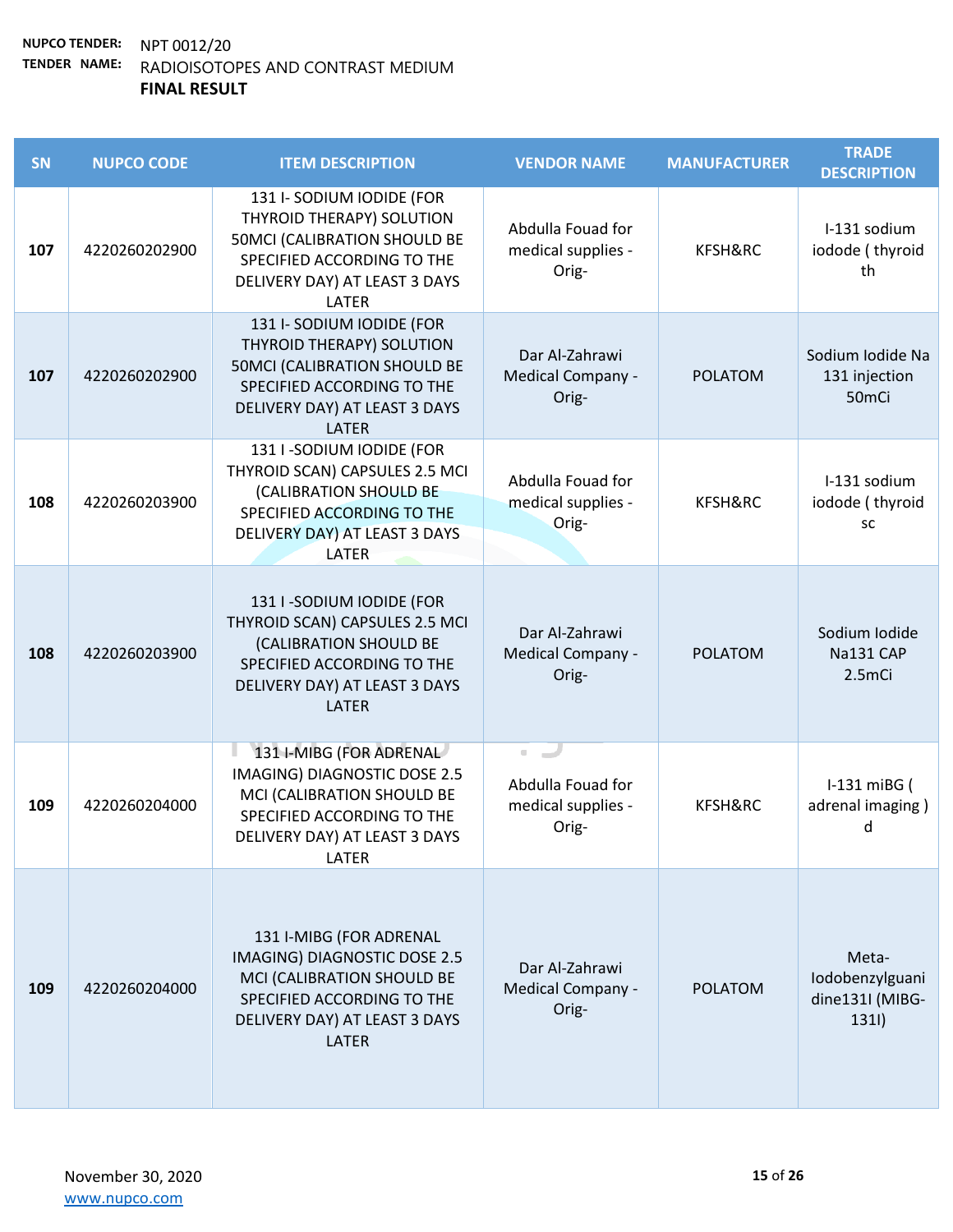| SN  | <b>NUPCO CODE</b> | <b>ITEM DESCRIPTION</b>                                                                                                                                                           | <b>VENDOR NAME</b>                               | <b>MANUFACTURER</b>                                                      | <b>TRADE</b><br><b>DESCRIPTION</b>                   |
|-----|-------------------|-----------------------------------------------------------------------------------------------------------------------------------------------------------------------------------|--------------------------------------------------|--------------------------------------------------------------------------|------------------------------------------------------|
| 110 | 4220260204100     | 131 I-MIBG (FOR ADRENAL<br>IMAGING) DIAGNOSTIC DOSE 5 MCI<br>(CALIBRATION SHOULD BE<br>SPECIFIED ACCORDING TO THE<br>DELIVERY DAY) AT LEAST 3 DA YS<br>LATER                      | Dar Al-Zahrawi<br>Medical Company -<br>Orig-     | <b>POLATOM</b>                                                           | Meta-<br>Iodobenzylguani<br>dine131I (MIBG-<br>1311) |
| 111 | 4220260203000     | 131 I-MIBG THERAPY DOSE (FOR<br>NEUROENDOCRINE TUMOR<br>THERAPY) 50 MCI (CALIBRATION<br>SHOULD BE SPECIFIED ACCORDING<br>TO THE DELIVERY DAY) AT LEAST 3<br><b>DAYS LATER</b>     | Abdulla Fouad for<br>medical supplies -<br>Orig- | KFSH&RC                                                                  | $I-131$ miBG<br>(adrenal imaging<br>) d              |
| 112 | 4220260204200     | 131 I-SODIUM IODIDE (FOR<br>THYROID SCAN) CAPSULES 5.0 MCI<br>(CALIBRATION SHOULD BE<br>SPECIFIED ACCORDING TO THE<br>DELIVERY DAY) AT LEAST 3 D AYS<br>LATER                     | Dar Al-Zahrawi<br>Medical Company -<br>Orig-     | <b>POLATOM</b>                                                           | Sodium Iodide<br>Na131 CAP 5mCi                      |
| 113 | 4220260204400     | 131 I-SODIUM IODIDE (FOR<br>THYROID GLAND THERAPY)<br><b>CAPSULE 30MCI (CALIBRATION</b><br>SHOULD BE SPECIFIED ACCORDING<br>TO THE DELIVERY DAY) AT LEA ST 3<br><b>DAYS LATER</b> | Dar Al-Zahrawi<br>Medical Company -<br>Orig-     | <b>POLATOM</b>                                                           | Sodium Iodide<br>Na131 CAP<br>30 <sub>mCi</sub>      |
| 114 | 4220260204500     | 131 I-SODIUM IODIDE (FOR<br>THYROID GLAND THERAPY)<br>CAPSULE 12 MCI (CALIBRATION<br>SHOULD BE SPECIFIED ACCORDING<br>TO THE DELIVERY DAY) AT LE AST 3<br><b>DAYS LATER</b>       | Dar Al-Zahrawi<br>Medical Company -<br>Orig-     | <b>POLATOM</b>                                                           | Sodium Iodide<br>Na131 CAP<br>12mCi                  |
| 115 | 4220260201100     | 133 BARIUM REFERENCE SOURCE<br>(FOR DOSE CALIBRATOR QC) 250<br>UCI (CALIBRATION SHOULD BE<br>SPECIFIED AT LEAST FOR THE<br>DELIVERY DAY)                                          | Modawina Medical<br>Trading Est. - Orig-         | <b>ECKERT &amp;</b><br>ZIEGLER ISOTOPE<br><b>PRODUCTS</b><br><b>GMBH</b> | Ba-133, 9,25<br><b>MBq</b>                           |
| 116 | 4220260201300     | 137 CAESIUM REFERENCE SOURCE<br>250 UCI (FOR DOSE CALIBRATION<br>QC) (CALIBRATION SHOULD BE<br>SPECIFIED AT LEAST FOR THE<br>DELIVERY DAY)                                        | Modawina Medical<br>Trading Est. - Orig-         | <b>ECKERT &amp;</b><br>ZIEGLER ISOTOPE<br><b>PRODUCTS</b><br><b>GMBH</b> | Cs-137, 9,25 MBq                                     |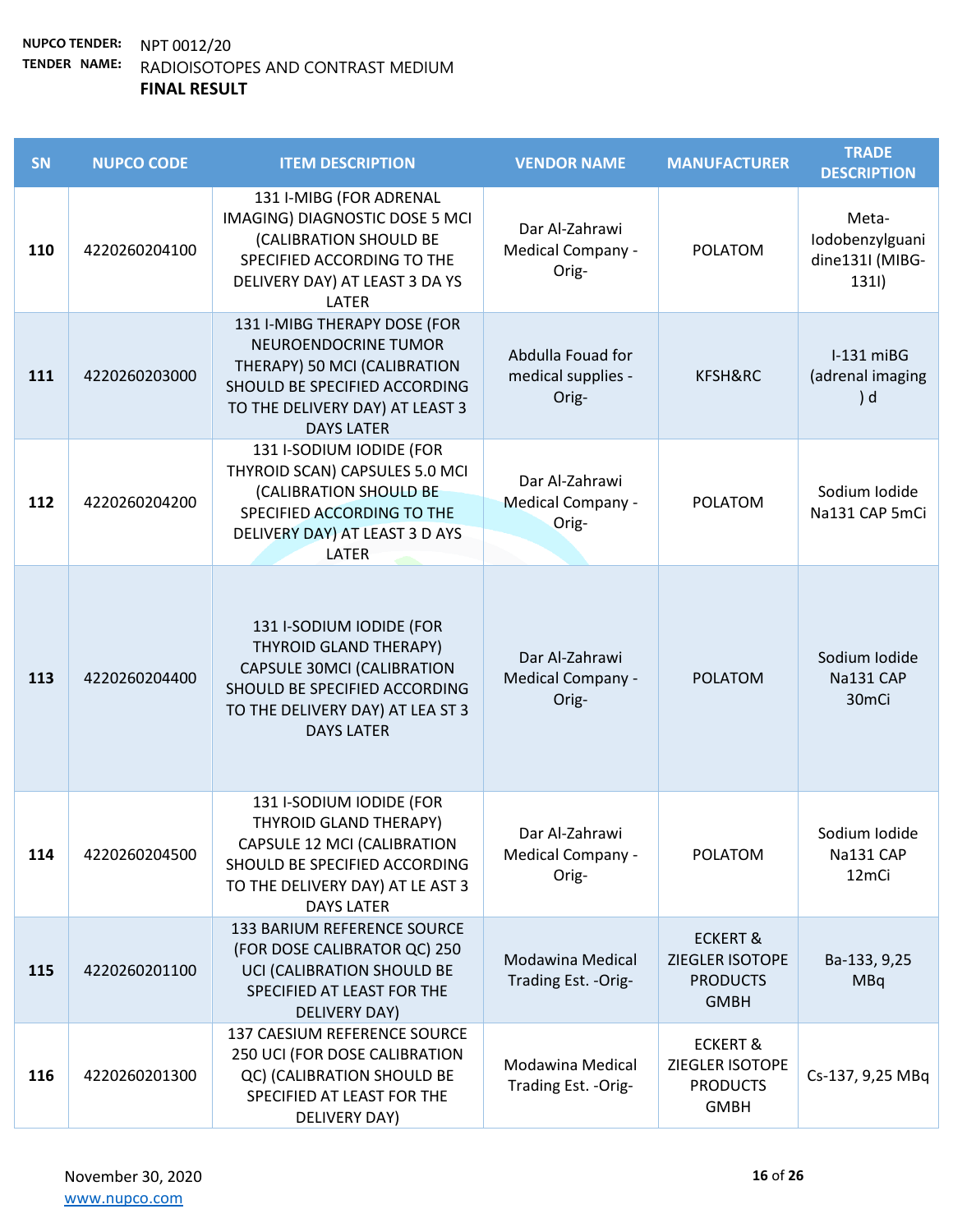| <b>SN</b> | <b>NUPCO CODE</b> | <b>ITEM DESCRIPTION</b>                                                                                                                                                                                             | <b>VENDOR NAME</b>                                            | <b>MANUFACTURER</b>                                          | <b>TRADE</b><br><b>DESCRIPTION</b>                              |
|-----------|-------------------|---------------------------------------------------------------------------------------------------------------------------------------------------------------------------------------------------------------------|---------------------------------------------------------------|--------------------------------------------------------------|-----------------------------------------------------------------|
| 117       | 4220260200300     | 153SM-SAMARIUM (FOR BONE<br>PAIN PALLIATION THERAPY IN<br>SKELETAL METASTASES ), 1 MCI/KG<br>TOTAL 40-70 MCI (CALIBRATION<br>SHOULD BE SPECIFIE D ACCORDING<br>TO THE DELIVERY DAY) AT LEAST 2<br><b>DAYS LATER</b> | <b>Isotopes Trading</b><br>Compant -Orig-                     | <b>INSTITUTE OF</b><br>ISOTOPES CO.,<br>LTD. (IZOTOP)        | 153SM<br><b>SAMARIUM 1</b><br><b>MCI/KG 40-70</b><br><b>MCI</b> |
| 118       | 4220260201000     | 177 LU-DOTATOC 200 MCI (FOR<br>NEUROENDOCRINE TUMOR<br>THERAPY) CALIBRATION SHOULD BE<br>SPECIFIED ACCORDING TO THE<br>DELIVERY DAY AT LEAST ONE DAY<br>LATER                                                       | <b>AL-TAKASSUSI</b><br><b>GENERAL LIMITED Co.</b><br>Br-Orig- | <b>KING FAISAL</b><br>SPECIALIST<br><b>HOSPITAL &amp; RC</b> | Lu-177 DOTATOC<br>200mci (for<br>neuroendcri                    |
| 119       | 4220260201600     | 186 - RHENIUM (FOR BONE<br>PALLIATION THERAPY) 5 MCI DOSE<br>(CALIBRATION SHOULD BE<br>SPECIFIED ACCORDING TO THE<br>DELIVERY DAY) AT LEAST ONE DAY<br><b>LATER</b>                                                 | Dar Al-Zahrawi<br>Medical Company -<br>Orig-                  | <b>POLATOM</b>                                               | Sr-89 Strontium<br>chloride                                     |
| 120       | 4220260204600     | 201TL-THALLIUM FOR CARDIAC<br>IMAGING 5 MCI (SOLUTION)<br>(CALIBRATION SHOULD BE<br>SPECIFIED ACCORDING TO THE<br>DELIVERY DAY) AT LEAST 1 DAY<br>LATER                                                             | Abdulla Fouad for<br>medical supplies -<br>Orig-              | KFSH&RC                                                      | Tl-201 for<br>cardiac imaging<br>5 <sub>mci</sub>               |
| 121       | 4220260202300     | 32P- PHOSPHORUS (FOR<br>TREATMENT) 5 MCI (SOLUTION)<br>(CALIBRATION SHOULD BE<br>SPECIFIED ACCORDING TO THE<br>DELIVERY DAY) AT LEAST 2 DAYS LAT<br><b>ER</b>                                                       | No Quotation                                                  |                                                              |                                                                 |
| 122       | 4220260202200     | 57 CO- COBALT POINT MARKER<br>(FOR ANATOMICAL LOCALIZATION)<br>100 UCI (CALIBRATION SHOULD BE<br>SPECIFIED AT LEAST FOR THE<br>DELIVERY DAY)                                                                        | Abdulla Fouad for<br>medical supplies -<br>Orig-              | Eckert & Ziegler<br>Isotopes                                 | <b>CO-57 POINT</b><br><b>MARKER</b><br>SOURCE, 100uC            |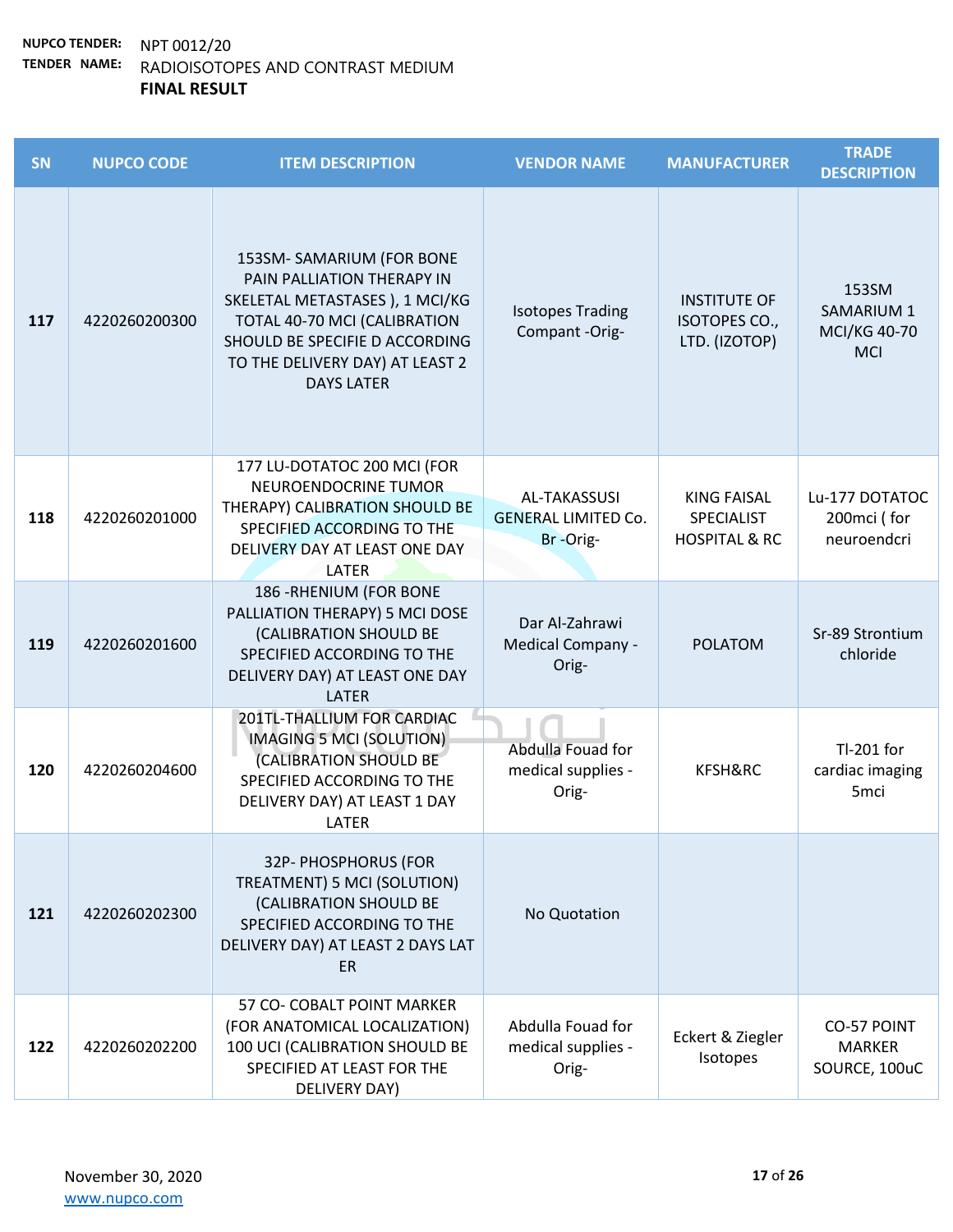| SN  | <b>NUPCO CODE</b> | <b>ITEM DESCRIPTION</b>                                                                                                                                                                                                  | <b>VENDOR NAME</b>                                           | <b>MANUFACTURER</b>                                                        | <b>TRADE</b><br><b>DESCRIPTION</b>               |
|-----|-------------------|--------------------------------------------------------------------------------------------------------------------------------------------------------------------------------------------------------------------------|--------------------------------------------------------------|----------------------------------------------------------------------------|--------------------------------------------------|
| 123 | 4220260201200     | 57 CO FLOOD SOURCES (FOR<br><b>GAMMA CAMERA CALIBRATION)</b><br>10-15 MCI (CALIBRATION SHOULD<br>BE SPECIFIED AT LEAST FOR THE<br>DELIVERY DAY) DIMENSI ONS<br><b>ACCORDING TO THE END USER</b><br>WITH SHIELDING TROLLY | Dar Al-Zahrawi<br>Medical Company -<br>Orig-                 | <b>ECKERT&amp;ZEIGLER</b>                                                  | Co-57 Flood<br>Source<br>w/ProKase lead<br>lined |
| 124 | 4220260201400     | 57 CO REFERENCE SOURCES (FOR<br>DOSE CALIBRATION QC) 5 MCI<br>(CALIBRATION SHOULD BE<br>SPECIFIED AT LEAST FOR THE<br>DELIVERY DAY)                                                                                      | <b>Isotopes Trading</b><br>Compant -Orig-                    | <b>ECKERT &amp;</b><br>ZIEGLER ISOTOPE<br><b>PRODUCTS</b><br><b>GMBH</b>   | Co-57, 185 MBq                                   |
| 125 | 4220260201500     | 60 CO REFERENCE SOURCES (FOR<br>DOSE CALIBRATION QC) 50 UCI<br>(CALIBRATION SHOULD BE<br>SPECIFIED AT LEAST FOR THE<br>DELIVERY DAY)                                                                                     | <b>Isotopes Trading</b><br>Compant -Orig-                    | <b>ECKERT &amp;</b><br>ZIEGLER ISOTOPE<br><b>PRODUCTS</b><br><b>GMBH</b>   | Co-60, 1,85 MBq                                  |
| 126 | 4220260204700     | 67 GA-GALLIUM 5MCI (SOLUTION)<br>(CALIBRATION SHOULD BE<br>SPECIFIED ACCORDING TO THE<br>DELIVERY DAY) AT LEAST 3 DAYS<br>LATER                                                                                          | Abdulla Fouad for<br>medical supplies -<br>Orig-             | KFSH&RC                                                                    | Ga-67 / 5mci<br>delivery at least 3              |
| 127 | 4220260214900     | 68 GA-GENERATOR 50 MCI<br>METALLIC COLUMN (FOR PET/CT)<br>(CALIBRATION SHOULD BE<br>SPECIFIED AT LEAST FOR THE<br><b>DELIVERY DAY)</b>                                                                                   | International<br><b>Radiation Technology</b><br>- IRT -Orig- | <b>ECKERT &amp;</b><br><b>ZIEGLER</b><br><b>RADIOPHARMA</b><br><b>GMBH</b> | GalliaPharm                                      |
| 128 | 4220260204900     | 82 RB-GENERATOR 100 MCI (FOR<br>PET/CT) INFUSION SYSTEM<br><b>COMPATIBLE (CALIBRATION</b><br>SHOULD BE SPECIFIED AT LEAST FOR<br>THE DELIVERY DAY)                                                                       | International<br><b>Radiation Technology</b><br>- IRT -Orig- | <b>BRACCO</b><br><b>DAIGNOSTICS</b><br>INC., USA                           | CARDIOGEN-82                                     |
| 129 | 4220260203200     | 89 SR-STRENTIUM 4MCI<br>(THERAPEUTIC) FOR BONE<br>PALLIATION (CALIBRATION SHOULD<br>BE SPECIFIED ACCORDING TO THE<br>DELIVERY DAY) AT LEAST 2 D AYS<br><b>LATER</b>                                                      | Dar Al-Zahrawi<br><b>Medical Company -</b><br>Orig-          | <b>POLATOM</b>                                                             | Sr-89 Strontium<br>chloride 150MBq               |
| 130 | 4220260200900     | 90 YTTRIUM CHLORIDE (FOR<br>SYNOVECTOMY) 6 MCI<br>(CALIBRATION SHOULD BE<br>SPECIFIED ACCORDING TO THE<br>DELIVERY DAY) AT LEAST 3 DAYS<br>LATER                                                                         | Modawina Medical<br>Trading Est. - Orig-                     | <b>CURIUM</b>                                                              | 90 YTTRIUM<br>SYNOVECTOMY<br>6MCI                |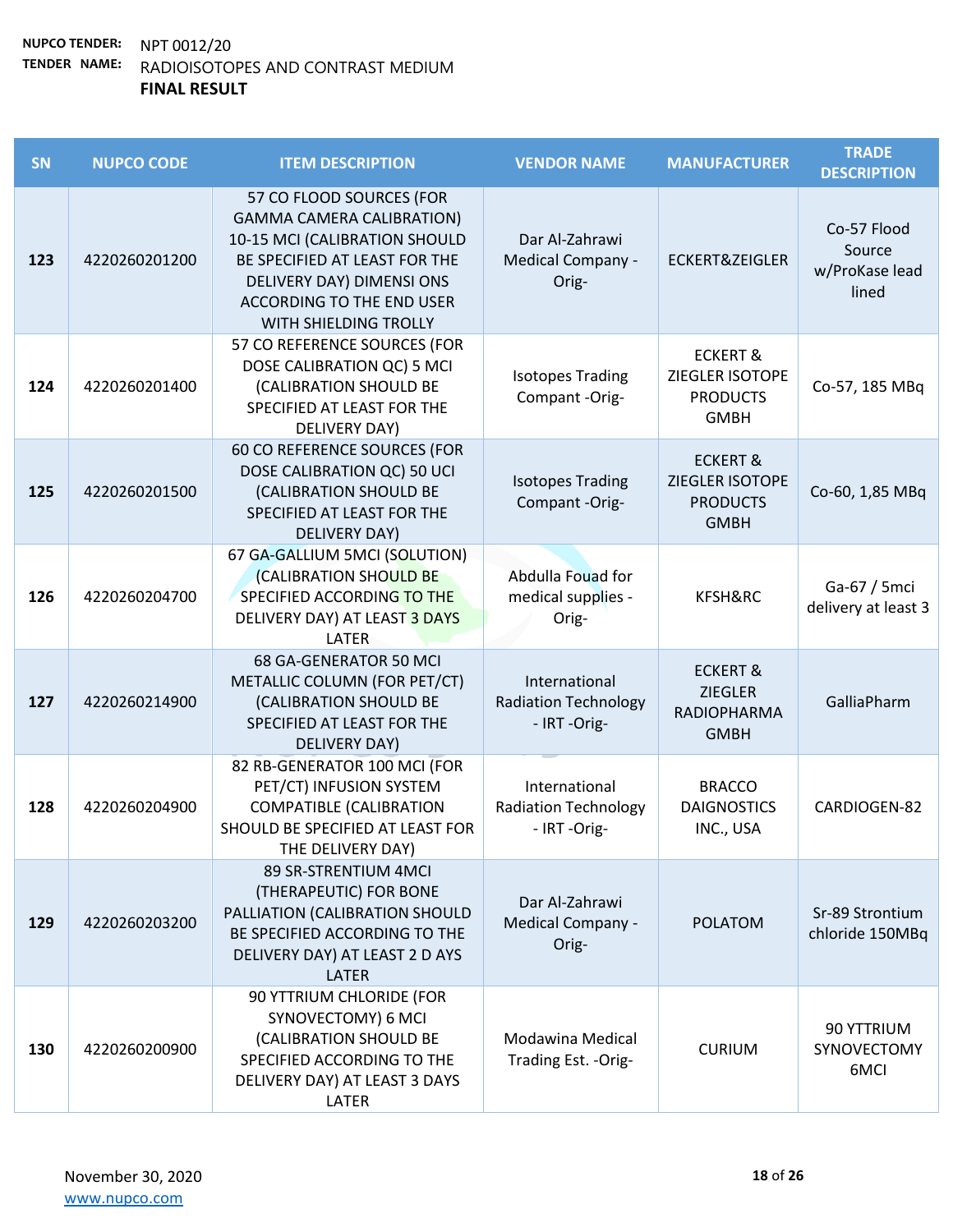| SN  | <b>NUPCO CODE</b> | <b>ITEM DESCRIPTION</b>                                                                                                                                                                                | <b>VENDOR NAME</b>                               | <b>MANUFACTURER</b>                    | <b>TRADE</b><br><b>DESCRIPTION</b>               |
|-----|-------------------|--------------------------------------------------------------------------------------------------------------------------------------------------------------------------------------------------------|--------------------------------------------------|----------------------------------------|--------------------------------------------------|
| 131 | 4220260202000     | 90 YTTRIUM - IBRITUMAB TIUXETAN<br>30 MCI (FOR NHL TREATMENT)<br>DOSE ACCORDING TO ORDER<br>(CALIBRATION SHOULD BE<br>SPECIFIED ACCORDING TO THE<br>DELIVERY DAY) AT LEAST 3 DAYS<br><b>LATER</b>      | No Quotation                                     |                                        |                                                  |
| 132 | 4220260200800     | <b>90 YTTRIUM MICROSPHERE</b><br><b>EMBEDDED IN GLASS MATRIX 5-20</b><br>GBQ (FOR LIVER TUMOR THERAPY)                                                                                                 | Arabian Trade House -<br>Orig-                   | <b>BTG</b>                             | 1009xxxx                                         |
| 133 | 4220260205000     | 99M TC-TECHNETIUM 99M STERILE<br><b>GENERATOR (400MCI) CALIBRATION</b><br>SHOULD BE SPECIFIED ACCORDING<br>TO THE DELIVERY DAY                                                                         | Modawina Medical<br>Trading Est. - Orig-         | <b>CURIUM</b>                          | Tc-99m<br>Generator 400<br><b>MCI</b>            |
| 134 | 4220260205100     | 99M TC- TECHNETIUM 99M STERILE<br><b>GENERATOR (600 MCI) WITH</b><br>MINIMUM 10 ELUTION VIALS<br>(CALIBRATION SHOULD BE<br>SPECIFIED ACCORDING TO THE<br>DELIVERY DAY) AT LEAST 3 DAYS<br><b>LATER</b> | <b>Modawina Medical</b><br>Trading Est. - Orig-  | <b>CURIUM</b>                          | Tc-99m<br>Generator 600<br><b>MCI</b>            |
| 135 | 4220260205200     | 99MTC-TECHNETIUM 99M STERILE<br><b>GENERATOR (270MCI) CALIBRATION</b><br>SHOULD BE SPECIFIED ACCORDING<br>TO THE DELIVERY DAY                                                                          | Modawina Medical<br>Trading Est. - Orig-         | <b>CURIUM</b>                          | Tc-99m<br>Generator 270<br><b>MCI</b>            |
| 136 | 4220260205300     | 99MTC-TECHNETIUM 99M STERILE<br><b>GENERATOR 20 GBQ (540 MCI) ±5%</b><br><b>CALIBRATION SHOULD BE SPECIFIED</b><br>AT LEAST AFTER THREE DAYS FROM<br>THE DELIV ERY DAY                                 | Dar Al-Zahrawi<br>Medical Company -<br>Orig-     | <b>POLATOM</b>                         | poltechnet 20<br>GBq Tc-99m<br>Generator         |
| 137 | 4220260205600     | <b>CHROMATOGRAPHY MOBILE</b><br>PHASES (SOLVENTS) (COLD)                                                                                                                                               | <b>Isotopes Trading</b><br>Compant -Orig-        | <b>BIODEX MEDICAL</b><br>SYSTEMS, INC. | <b>TEC-CONTROL</b><br>SOLVENT, 20%<br>NaCl, 30ml |
| 138 | 4220260214800     | DISPOSABLE KITS (FOR LUNG<br><b>VENTILATION AEROSOL SCAN) LONG</b><br><b>TUBE TUBE</b>                                                                                                                 | <b>Isotopes Trading</b><br>Compant -Orig-        | <b>BIODEX MEDICAL</b><br>SYSTEMS, INC. | KIT, VENTI CNVC,<br>W/24" TUBING                 |
| 139 | 4220260100300     | DMSA KITS (FOR LABELLING WITH<br>99MTC FOR RENAL CORTICAL<br>IMAGING) 5 VIAL/KIT SHELF LIFE AT<br><b>LEAST 6 HOURS</b>                                                                                 | Abdulla Fouad for<br>medical supplies -<br>Orig- | Izotop                                 | DMSA kit,<br>powder for<br>injection             |
| 140 | 4220260215000     | DROP STRIP SENSITIVE PH<br>INDICATORS (1-14)                                                                                                                                                           | No Quotation                                     |                                        |                                                  |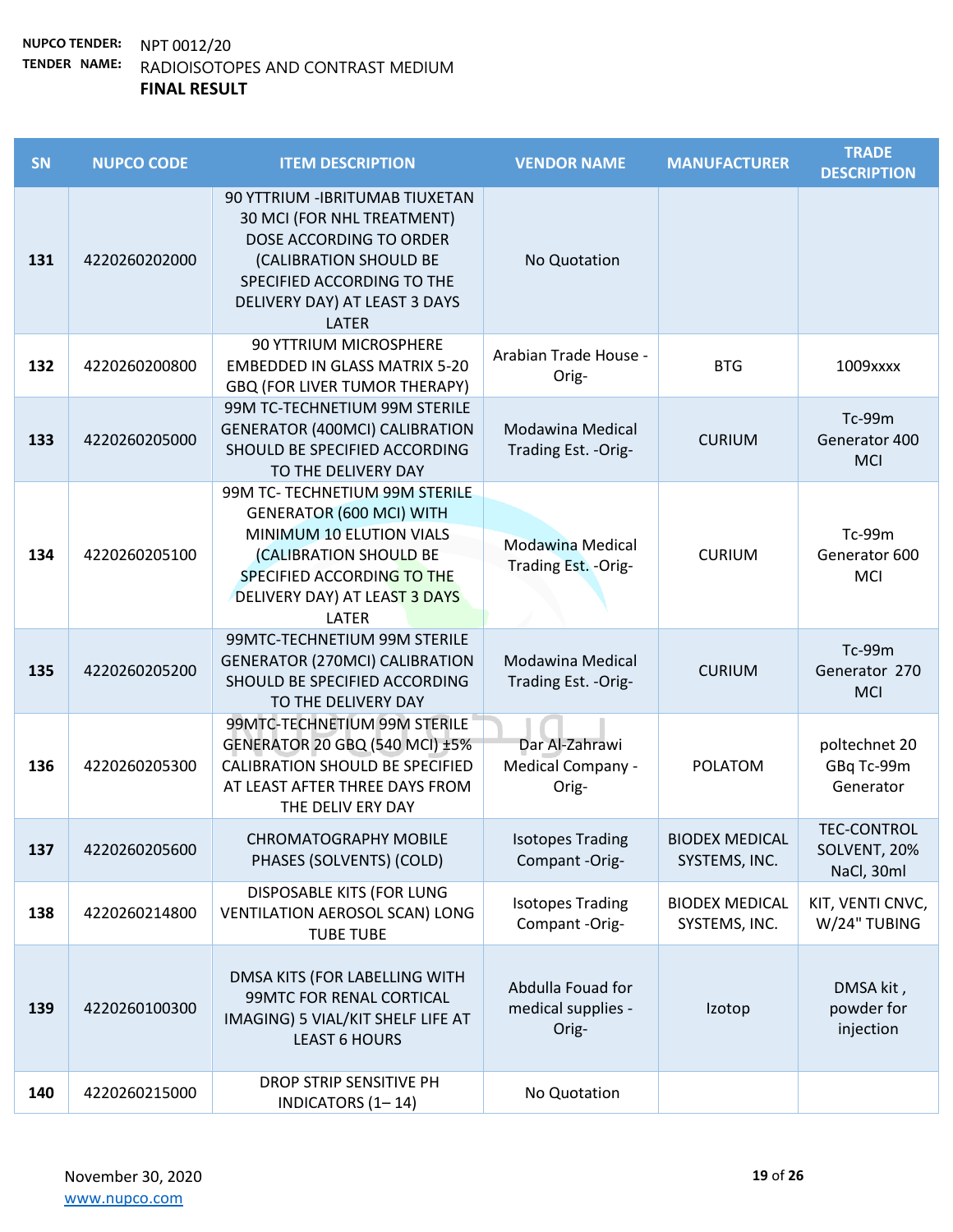| <b>SN</b> | <b>NUPCO CODE</b> | <b>ITEM DESCRIPTION</b>                                                                                                                                                                    | <b>VENDOR NAME</b>                                  | <b>MANUFACTURER</b> | <b>TRADE</b><br><b>DESCRIPTION</b>     |
|-----------|-------------------|--------------------------------------------------------------------------------------------------------------------------------------------------------------------------------------------|-----------------------------------------------------|---------------------|----------------------------------------|
| 141       | 4220260205800     | DTPA KITS (FOR LABELLING WITH<br>99M TC FOR RENAL FUNCTION<br>IMAGING) 5VIAL/KIT SHELF LIFE AT<br><b>LEAST 8 HOURS</b>                                                                     | Modawina Medical<br>Trading Est. - Orig-            | <b>CURIUM</b>       | <b>DTPA</b>                            |
| 142       | 4220260206000     | HDP KITS (FOR LABELLING WITH 99<br>MTC FOR BONE SCAN IMAGING) 5<br>VIAL/KIT                                                                                                                | Modawina Medical<br>Trading Est. - Orig-            | <b>CURIUM</b>       | <b>HDP</b>                             |
| 143       | 4220260206100     | HIDA KIT (FOR LABELLING WITH<br>99MTCTO EVALUATE HEPATO-<br><b>BILIARY KINETICS) 5VIAL/KIT</b>                                                                                             | Dar Al-Zahrawi<br><b>Medical Company -</b><br>Orig- | <b>POLATOM</b>      | PoltechMBrIDA 6<br>vials/kit           |
| 144       | 4220260206200     | HMPAO KIT (FOR LABELLING WITH<br>99 MTC FOR CEREBRAL BLOOD<br>FLOW STUDY (5VIAL/KIT).                                                                                                      | Dar Al-Zahrawi<br>Medical Company -<br>Orig-        | <b>ROTOP</b>        | <b>HMPAO</b><br>Neuroscan 5 / kit      |
| 145       | 4220260206300     | HSA KITS (FOR LABELLING WITH<br>99MTC FOR PROTEIN LOSING<br>ENTEROPATHY IMAGING) 5 VIAL/KIT                                                                                                | Modawina Medical<br>Trading Est. - Orig-            | <b>CURIUM</b>       | <b>VASCULOCIS</b>                      |
| 146       | 4220260206400     | I-131 SODIUM IODIDE (FOR<br><b>THYROID GLAND THERAPY)</b><br><b>CAPSULES 50 MCI (CALIBRATION</b><br>SHOULD BE SPECIFIED ACCORDING<br>TO THE DELIVERY DAY) AT L EAST 3<br><b>DAYS LATER</b> | Abdulla Fouad for<br>medical supplies -<br>Orig-    | KFSH&RC             | I-131 sodium<br>iodode(thyroid<br>Glan |
| 147       | 4220260202800     | I 131- SODIUM IODIDE (FOR<br>THYROID GLAND IMAGING)<br>CAPSULE 100 UCI (CALIBRATION<br>SHOULD BE SPECIFIED ACCORDING<br>TO THE DELIVERY DAY) AT LEAST 3<br><b>DAYS LATER</b>               | Abdulla Fouad for<br>medical supplies -<br>Orig-    | KFSH&RC             | I-131 sodium<br>iodode (thyroid<br>Gla |
| 148       | 4220260206700     | I-131-SODIUM IODIDE (FOR<br>THYROID GLAND THERAPY)<br>CAPSULES 10 MCI (CALIBRATION<br>SHOULD BE SPECIFIED ACCORDING<br>TO THE DELIVERY DAY) AT L EAST 3<br><b>DAYS LATER</b>               | Abdulla Fouad for<br>medical supplies -<br>Orig-    | KFSH&RC             | I-131 sodium<br>iodode (thyroid<br>GI  |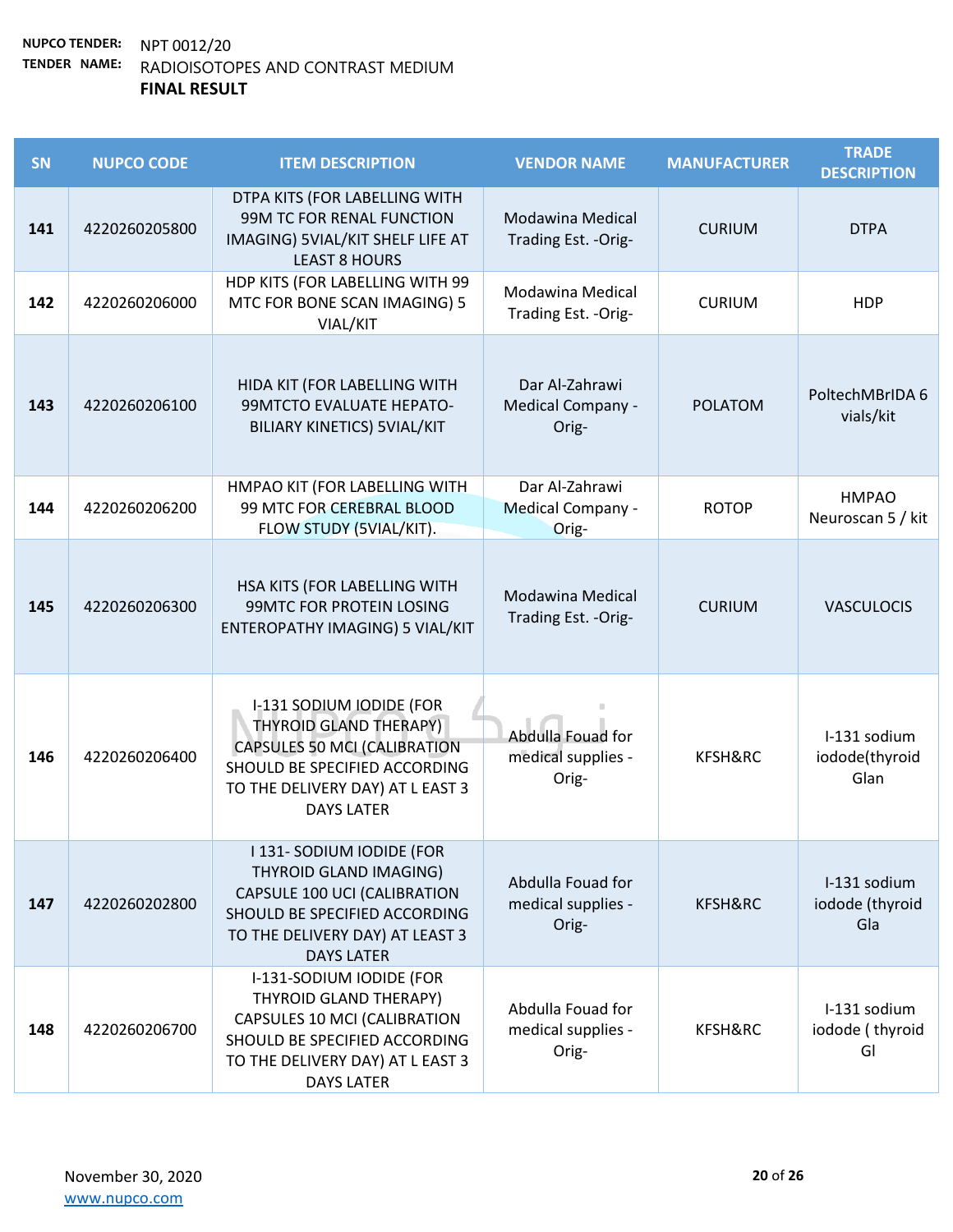| SN  | <b>NUPCO CODE</b> | <b>ITEM DESCRIPTION</b>                                                                                                                                                     | <b>VENDOR NAME</b>                                           | <b>MANUFACTURER</b>                 | <b>TRADE</b><br><b>DESCRIPTION</b>           |
|-----|-------------------|-----------------------------------------------------------------------------------------------------------------------------------------------------------------------------|--------------------------------------------------------------|-------------------------------------|----------------------------------------------|
| 149 | 4220260206800     | I-131 SODIUM IODIDE (FOR<br>THYROID GLAND THERAPY)<br>CAPSULE 100 MCI (CALIBRATION<br>SHOULD BE SPECIFIED ACCORDING<br>TO THE DELIVERY DAY) AT LEAST 3<br><b>DAYS LATER</b> | Abdulla Fouad for<br>medical supplies -<br>Orig-             | KFSH&RC                             | I-131 sodium<br>iodode (thyroid<br>GI        |
| 150 | 4220260206900     | <b>IODINE 125 (I-125) SEED</b><br>LOCALIZATION FOR NONPALPABLE<br>BREAST LESIONS 4.6 MBQ (AROUND<br>$125 \mu Cl$                                                            | Dar Al-Zahrawi<br>Medical Company -<br>Orig-                 | <b>ISOAID</b>                       | <b>Breast</b><br>Localization I 125<br>seeds |
| 151 | 4220260207100     | LEUKOKIT FOR AUTOLOGOUS WBC<br>LABELLING (INCLUDING SET OF<br>DISPOSABLE ITEMS AND REAGENT)                                                                                 | International<br><b>Radiation Technology</b><br>- IRT -Orig- | MEDI-<br><b>RADIOPHARMA</b><br>LTD. | Leuco-Scint                                  |
| 152 | 4220260207300     | MAA KITS (FOR LABELLING WITH<br><b>99MTC TO EVALUATE LUNG</b><br>PERFUSION) 5VIAL/KIT SHELF LIFE<br><b>AT LEAST 6 HOURS</b>                                                 | International<br><b>Radiation Technology</b><br>- IRT-Orig-  | MEDI-<br><b>RADIOPHARMA</b><br>LTD. | Macro-Albumon                                |
| 153 | 4220260207400     | MAG3 KITS (FOR LABELLING WITH<br>99MTC TO EVALUATE RENAL<br><b>EXECRETORY FUNCTION) NON BOIL-</b><br>5 VIAL/KIT                                                             | Dar Al-Zahrawi<br>Medical Company -<br>Orig-                 | <b>ROTOP</b>                        | Nephromag MAG<br>3 NON BOIL-5<br>VIAL/KIT    |
| 154 | 4220260207500     | MAG3 KITS (FOR LABELLING WITH<br>99MTC TO EVALUATE RENAL<br><b>EXECRETORY FUNCTION) 5VIAL/KIT</b><br>SHELF LIFE AT LEAST 5 HOURS                                            | International<br><b>Radiation Technology</b><br>- IRT -Orig- | MEDI-<br>RADIOPHARMA<br>LTD.        | <b>Renoscint Mag3</b>                        |
| 155 | 4220260215300     | MEDRONATE II (MDP) BONE KIK<br>(FOR LABELLING WITH 99 MTC FOR<br><b>BONE IMAGING ) VIAL MAXIMUM</b><br>ACTIVITY NOT LESS THAN 300 MCI<br>5VIAL/KIT                          | Dar Al-Zahrawi<br>Medical Company -<br>Orig-                 | <b>POLATOM</b>                      | PoltechMDP 6<br>vials/kit                    |
| 156 | 4220260200500     | ANTI-GRANULOCYTE<br>MONOCLONAL ANTIBODIES (ANTI-<br>G-MABS) FOR WBC SCAN                                                                                                    | No Quotation                                                 |                                     |                                              |
| 157 | 4220260202400     | NANOCOLLOID KITS (FOR LABELLING<br>WITH 99 MTC FOR<br>LYMPHOSCINTIGRAPHY IMAGING)<br>(5 VIAL/KIT)                                                                           | Dar Al-Zahrawi<br>Medical Company -<br>Orig-                 | <b>ROTOP</b>                        | NANOCOLLOID<br>KIT 5 VIAL/KIT                |
| 158 | 4220260200400     | OCTREOTIDE KITS (FOR LABELING<br>WITH 99 MTC FOR<br>NEUROENDOCRINE TUMOR<br>IMAGING) 20 MICROGRAM/VIAL                                                                      | Dar Al-Zahrawi<br>Medical Company -<br>Orig-                 | <b>POLATOM</b>                      | Tektrotyd 20 µg                              |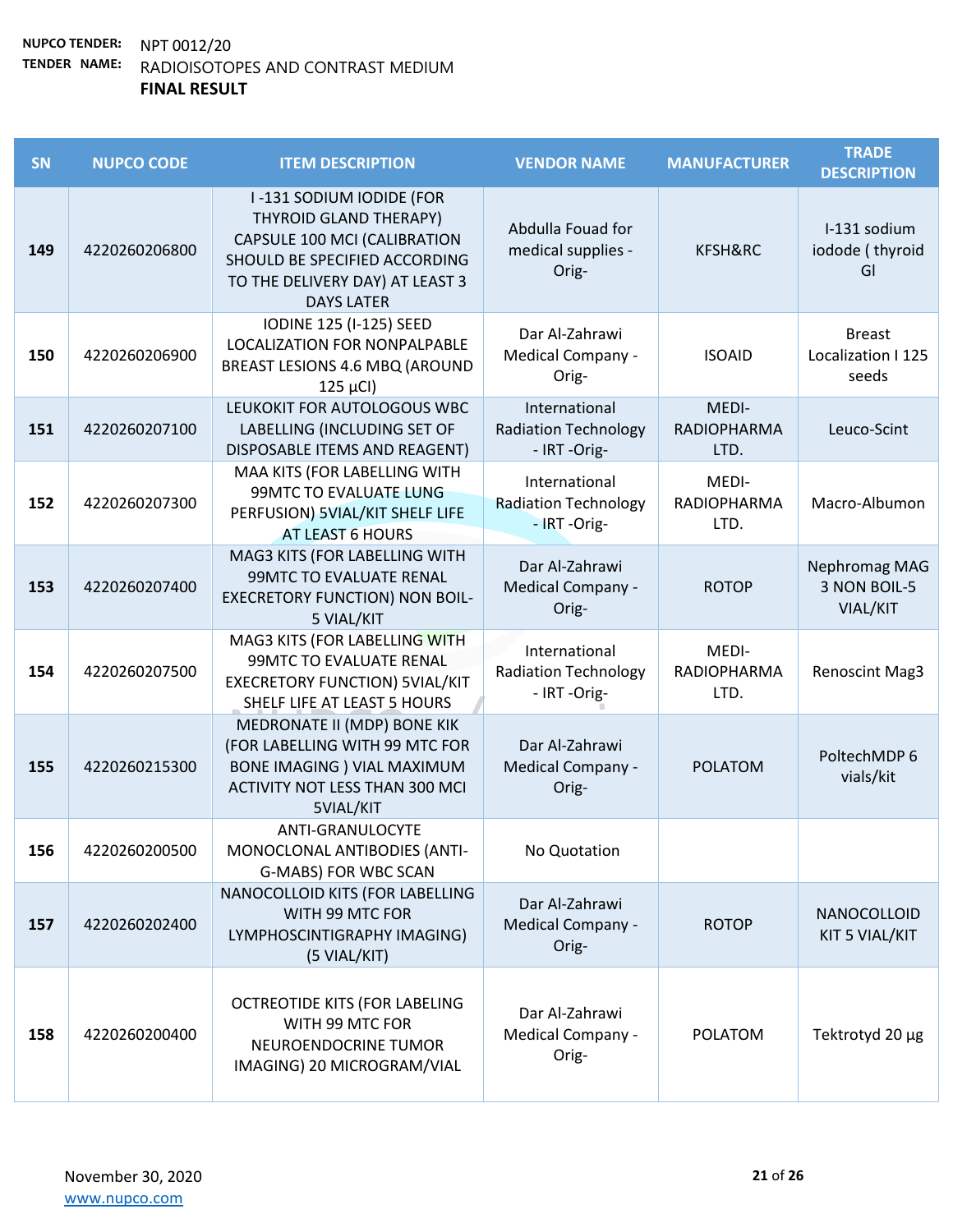| SN  | <b>NUPCO CODE</b> | <b>ITEM DESCRIPTION</b>                                                                                                                                   | <b>VENDOR NAME</b>                                           | <b>MANUFACTURER</b>                 | <b>TRADE</b><br><b>DESCRIPTION</b>                    |
|-----|-------------------|-----------------------------------------------------------------------------------------------------------------------------------------------------------|--------------------------------------------------------------|-------------------------------------|-------------------------------------------------------|
| 159 | 4220260207900     | PYP KITS (FOR LABELLING WITH 99<br>MTC FOR CARDIAC IMAGING)<br>5VIAL/KIT                                                                                  | International<br><b>Radiation Technology</b><br>- IRT-Orig-  | MEDI-<br><b>RADIOPHARMA</b><br>LTD. | Pyroscint                                             |
| 160 | 4220260208000     | RADIONUCLIDE GD153 LINE SOURCE<br>FOR CARDIO GAMMA CAMERA<br>CALIBRATION 10 MCI (CALIBRATION<br>SHOULD BE SPECIFIED AT LEAST FOR<br>THE DELIVER Y DAY)    | Abdulla Fouad for<br>medical supplies -<br>Orig-             | Eckert & Ziegler<br>Isotopes        | Gd-153 line<br>source, 370 MBq,<br>for                |
| 161 | 4220260208300     | SESTAMIBI KITS (FOR LABELLING<br>WITH 99MTC FOR CARDIAC BREAST<br>AND PARATHYROID IMAGING)<br><b>5VIAL/KIT MAXIMUM ACTIVITY NOT</b><br>LESS THAN 300 MC I | International<br><b>Radiation Technology</b><br>- IRT -Orig- | MEDI-<br><b>RADIOPHARMA</b><br>LTD. | Medi-MIBI                                             |
| 162 | 4220260208500     | SODIUM IODIDE I-131 CAPSULE 25<br>MCI CALIBRATION (CALIBRATION<br>SHOULD BE SPECIFIED ACCORDING<br>TO THE DELIVERY DAY) AT LEAST 3<br><b>DAYS LATER</b>   | Dar Al-Zahrawi<br>Medical Company -<br>Orig-                 | <b>POLATOM</b>                      | Sodium Iodide<br>Na131 CAP 25mci                      |
| 163 | 4220260208600     | <b>STANNOUS GLUCEPTATE FOR</b><br>99MTC LABELING OF RED BLOOD<br>CELLS (5 VIAL/KIT)                                                                       | CANCELLED                                                    |                                     |                                                       |
| 164 | 4220260203100     | <b>SULFUR COLLOID KITS (FOR</b><br><b>LABELLING WITH 99MTC FOR</b><br>HEPATIC AND SPLEEN IMAGING)<br>5VIAL/KIT                                            | Dar Al-Zahrawi<br>Medical Company -<br>Orig-                 | PHARMALUCENC<br>E                   | <b>Technetium Tc</b><br>99m Sulfur<br>Colloid Injecti |
| 165 | 4220260209000     | TETROFOSMIN KIT (FOR LABELLING<br>WITH 99MTC FOR MYOCARDIAL<br>PERFUSION IMAGING) 5VIAL/KIT                                                               | Abdulla Fouad for<br>medical supplies -<br>Orig-             | <b>GE HEALTHCARE</b>                | MYOVIEW™ Kit<br>for the<br>Preparation                |
| 166 | 4220260100200     | THYROTROPIN ALPHA (FOR 131-I<br>SCAN WITH OUT STOPPING THE<br>THYROXIN TREATMENT) 2 VIAL/KIT                                                              | Arabian Trade House -<br>Orig-                               | GENZYME<br>EUROPE B.V.              | THYROGEN 0.9<br>mg/ml powder<br>for solution F        |
| 167 | 4220260200700     | TIN COLLOID KITS (FOR LABELLING<br>WITH 99 MTC FOR LIVER AND<br>SPLEEN IMAGING) 5 VIAL/KIT                                                                | Dar Al-Zahrawi<br>Medical Company -<br>Orig-                 | <b>POLATOM</b>                      | PoltechColloid<br>6vials/kit                          |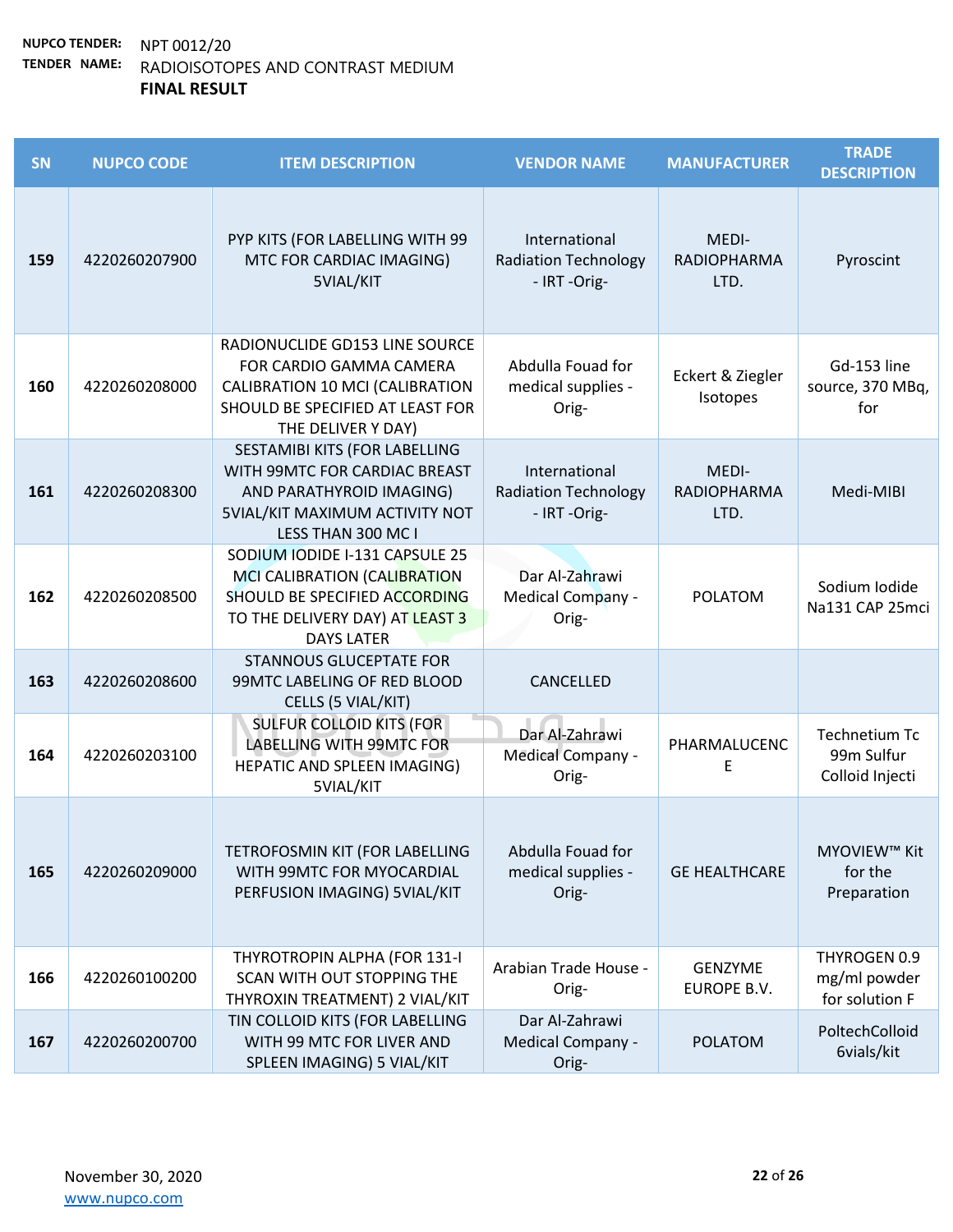| SN  | <b>NUPCO CODE</b> | <b>ITEM DESCRIPTION</b>                                                     | <b>VENDOR NAME</b>                                            | <b>MANUFACTURER</b>  | <b>TRADE</b><br><b>DESCRIPTION</b>                         |
|-----|-------------------|-----------------------------------------------------------------------------|---------------------------------------------------------------|----------------------|------------------------------------------------------------|
| 168 | 4220260209200     | ULTRATAG RBC KITS (FOR 99MTC<br>LABELLING OF RED BLOOD CELLS) 5<br>VIAL/KIT | No Quotation                                                  |                      |                                                            |
| 169 | 4220260209300     | UREA C-14 CAPSULE (INCLUDING<br><b>BREATH KIT)</b>                          | <b>AL-TAKASSUSI</b><br><b>GENERAL LIMITED Co.</b><br>Br-Orig- | <b>HEADWAY CHINA</b> | urea C-14<br>capsule (include<br>kit)                      |
| 170 | 4220260214200     | PSMA-617 REFERENCE STANDARD<br>FOR (177LU) PSMA-617                         | AL-TAKASSUSI<br><b>GENERAL LIMITED Co.</b><br>Br-Orig-        | <b>CMR EUROPE</b>    | <b>PAMA 617</b><br>referance<br>standard for (Lu-<br>177   |
| 171 | 4220260214300     | DOTATOC REFERENCE STANDARD<br>FOR (177LU) DOTATOC                           | <b>AL-TAKASSUSI</b><br><b>GENERAL LIMITED Co.</b><br>Br-Orig- | <b>CMR EUROPE</b>    | <b>DOTATOC</b><br>referance<br>standerd for (Lu-<br>177)   |
| 172 | 4220260214400     | DOTATATE REFERENCE STANDARD<br>FOR (177LU) DOTATATE                         | <b>AL-TAKASSUSI</b><br><b>GENERAL LIMITED Co.</b><br>Br-Orig- | <b>CMR EUROPE</b>    | <b>DOTATATE</b><br>referance<br>standerd for (Lu-<br>177   |
| 173 | 4220260214500     | PSMA-11 REFERENCE STANDARD<br>FOR (68GA) DOTATATE                           | <b>AL-TAKASSUSI</b><br><b>GENERAL LIMITED Co.</b><br>Br-Orig- | <b>CMR EUROPE</b>    | <b>PSMA-11</b><br>referance<br>standerd for (GA-<br>68)    |
| 174 | 4220260214600     | DOTATOC REFERENCE STANDARD<br>FOR (68GA) DOTATATE                           | AL-TAKASSUSI<br><b>GENERAL LIMITED Co.</b><br>Br-Orig-        | <b>CMR EUROPE</b>    | <b>DOTATOC</b><br>referance<br>standerd for (<br>$GA-68)$  |
| 175 | 4220260214700     | DOTATATE REFERENCE STANDARD<br>FOR (68GA) DOTATATE                          | <b>AL-TAKASSUSI</b><br><b>GENERAL LIMITED Co.</b><br>Br-Orig- | <b>CMR EUROPE</b>    | <b>DOTATATE</b><br>referance<br>standerd for (<br>$GA-68)$ |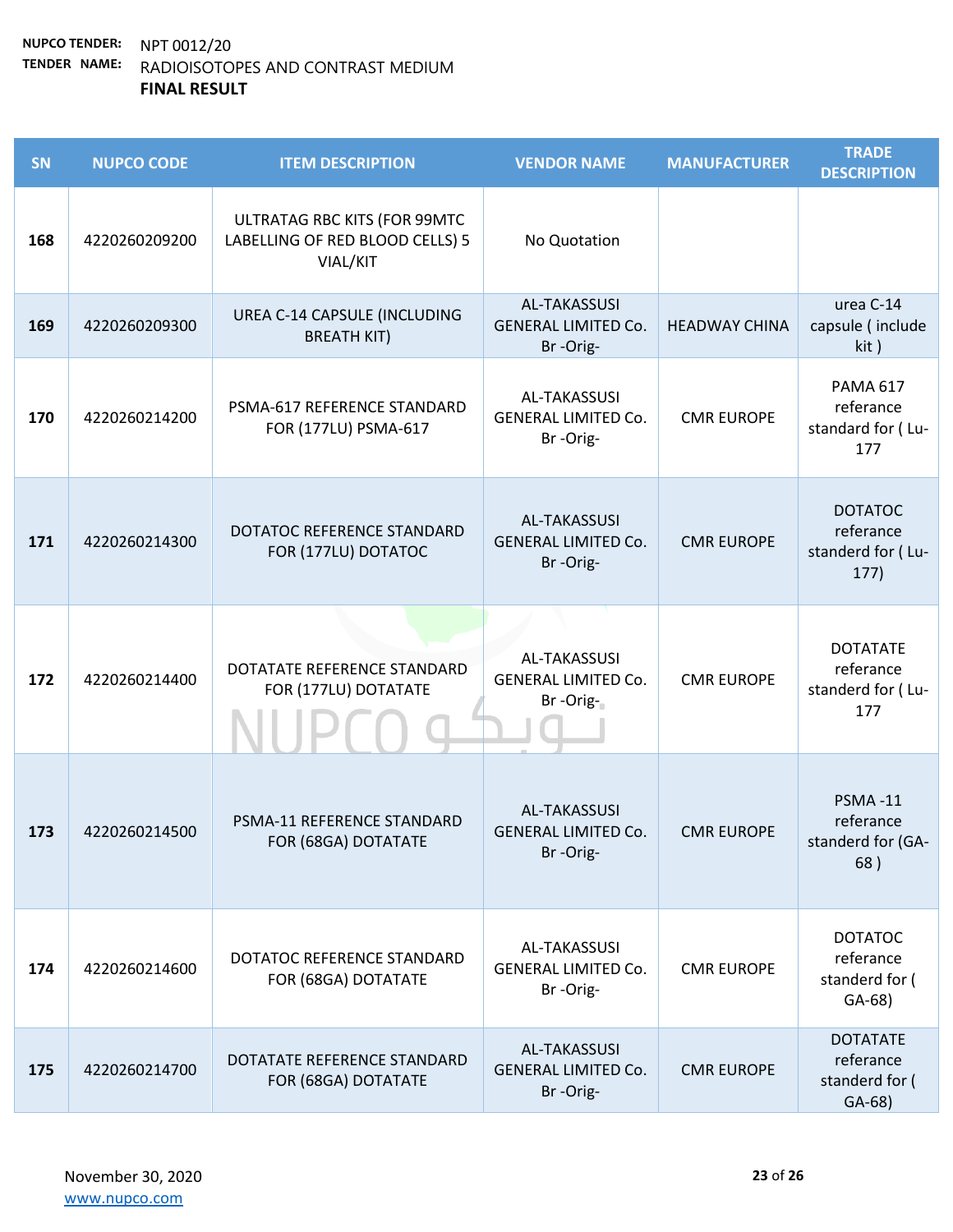| SN  | <b>NUPCO CODE</b> | <b>ITEM DESCRIPTION</b>                                                                                                                                                                                                                                                                                                                                                                                                                                                                                                                                                                                          | <b>VENDOR NAME</b> | <b>MANUFACTURER</b> | <b>TRADE</b><br><b>DESCRIPTION</b> |
|-----|-------------------|------------------------------------------------------------------------------------------------------------------------------------------------------------------------------------------------------------------------------------------------------------------------------------------------------------------------------------------------------------------------------------------------------------------------------------------------------------------------------------------------------------------------------------------------------------------------------------------------------------------|--------------------|---------------------|------------------------------------|
| 176 | 5121223990000     | "CONTRAST MEDIUM:<br><b>EFFERVESCENT GRANULES CO2</b><br>PRODUCING GRANULES FOR<br>DOUBLE CONTRAST EXAMINATIONS<br>OF THE STOMACH SODIUM<br><b>BICARBONATE WITH CITRICA</b><br>ND/OR TARTARIC ACID UNIT DOSE<br>PLASTIC AMPOULE OR PACKET<br>WITH ANTI-FOAMING AGENT<br>PRODUCING APPROXIMATELY 400<br>MLCO <sub>2"</sub>                                                                                                                                                                                                                                                                                        | No Quotation       |                     |                                    |
| 177 | 5121250300100     | "CONTRAST MEDIUM (CM)BARIUM-<br>BASED ENEMA KIT W/ BARIUM<br><b>SULFATE FOR SUSPENSION FOR</b><br><b>DOUBLE CONTRAST COLON</b><br>EXAMINATIONS.650 ML OF LOW VI<br>S COSITY (RA PID FLOW), READY TO<br>USE SUSPENSION OF BARIUM<br>SULFATE DENSITY 100% TO 105%<br>W/V WITH DISPERSING AGENT,<br>PERSERVATIVES AND A NTI -<br>FOAMING AGENT IN A BOTTLE-BAG<br>WITH SCREW CAP FITTINGS, 60<br>OF1/2 TUBING WITH CAP ASSEMBLY<br>AND ATTACHEDSAFETY END<br>FLEXABLE ENEMA TIP WITH NON-<br>LATEX RETENTION CUFF W ITH<br>ANTI-REFLUX VALVE. 1MULTI-PUFF<br><b>INSUFFLATOR AND 1 AIRLINE</b><br><b>EXTENSION."</b> | CANCELLED          |                     |                                    |
| 178 | 5121250300200     | <b>CONTRAST MEDIUM: BARIUM-</b><br><b>BASED CONTRAST MEDIA KIT FOR</b><br>ENTEROCLYSIS 50% W/V                                                                                                                                                                                                                                                                                                                                                                                                                                                                                                                   | CANCELLED          |                     |                                    |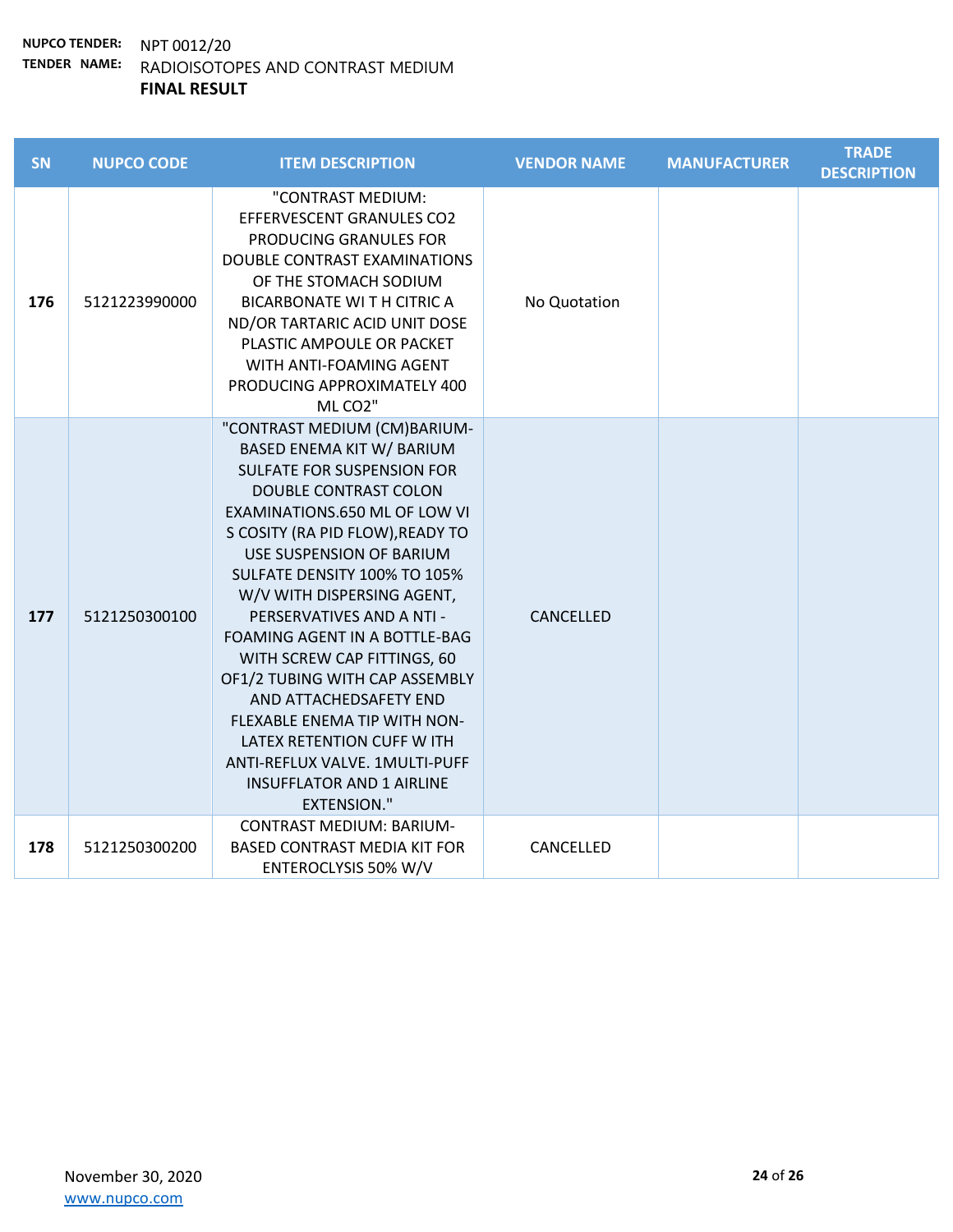| SN  | <b>NUPCO CODE</b> | <b>ITEM DESCRIPTION</b>                                                                                                                                                                                                                                                               | <b>VENDOR NAME</b>                                     | <b>MANUFACTURER</b>                                          | <b>TRADE</b><br><b>DESCRIPTION</b>                    |
|-----|-------------------|---------------------------------------------------------------------------------------------------------------------------------------------------------------------------------------------------------------------------------------------------------------------------------------|--------------------------------------------------------|--------------------------------------------------------------|-------------------------------------------------------|
| 179 | 5121250300400     | "CONTRAST MEDIUM (CM)<br>BARIUM-BASED.BARIUM SULFATE<br><b>SUSPENSION FOR DOUBLE</b><br>CONTRAST COLON EXAMINATIONS.<br>1900 ML BARIUM SULFATE<br>SUSPENSI O N 105% W/V, HIGH<br>DENSITY, LOW VISCOSITY, BUBBLE-<br>FREE, UNIFORM, NON<br>PRECIPITATING SUSPENSION 1900<br>ML/GALLON" | <b>CANCELLED</b>                                       |                                                              |                                                       |
| 180 | 4220260203400     | <b>CHROMATOGRAPHY STRIPS FOR ALL</b><br>RADIOPHARMACEUTICAL QUALITY<br>CONTROL.                                                                                                                                                                                                       | Abdulla Fouad for<br>medical supplies -<br>Orig-       | <b>Biodex</b>                                                | <b>CHROMATOGRA</b><br>PHY STRIPS FOR<br><b>ALL RA</b> |
| 181 | 4220260205400     | ALUMINUM BREAKTHROUGH KIT (<br>STRIPS AND SOLVENT)                                                                                                                                                                                                                                    | <b>KHALIJI MEDICARE EST</b><br>-Orig-                  | <b>BIODEX</b>                                                | TEC-CONTROL™<br>ALUMINUM<br><b>BREAKTHRU KIT</b>      |
| 182 | 4220260202100     | RADIC WASH SPRAY MIST                                                                                                                                                                                                                                                                 | KHALIJI MEDICARE EST<br>-Orig-                         | <b>BIODEX</b>                                                | Radiacwash™,<br>Spray Mist, 1 L<br>bottle             |
| 183 | 4220260208100     | RADIUM - (RA 223) DICHLORIDE<br>INJECTION, FOR CASTRATION-<br>RESISTANT PROSTATE CANCER,<br>SYMPTOMATIC BONE METASTASES.                                                                                                                                                              | Abdulla Fouad for<br>medical supplies -<br>Orig-       | <b>BAYER</b><br>Healthcare                                   | Xofigo (radium<br>Ra 223 dichloride                   |
| 184 | 4220260215400     | F-18-FDG INJ I.V. 12 MCI<br><b>EXPIRATION 12 HOURS POST</b><br><b>CALIBRATION CALIBRATION SHOULD</b><br>BE SPECIFIED ACCORDING TO THE<br>AGREED DELIVERY TIME AT LEAST 2<br><b>HOURS LATER)</b>                                                                                       | AL-TAKASSUSI<br><b>GENERAL LIMITED Co.</b><br>Br-Orig- | <b>KING FAISAL</b><br>SPECIALIST<br><b>HOSPITAL &amp; RC</b> | F18 FDG inj-<br>12mci expiry 12H<br>post calib        |
| 185 | 4219280500000     | DECONTAMINATION KIT                                                                                                                                                                                                                                                                   | Dar Al-Zahrawi<br>Medical Company -<br>Orig-           | <b>BIODEX</b>                                                | Decontamination<br>Kit                                |